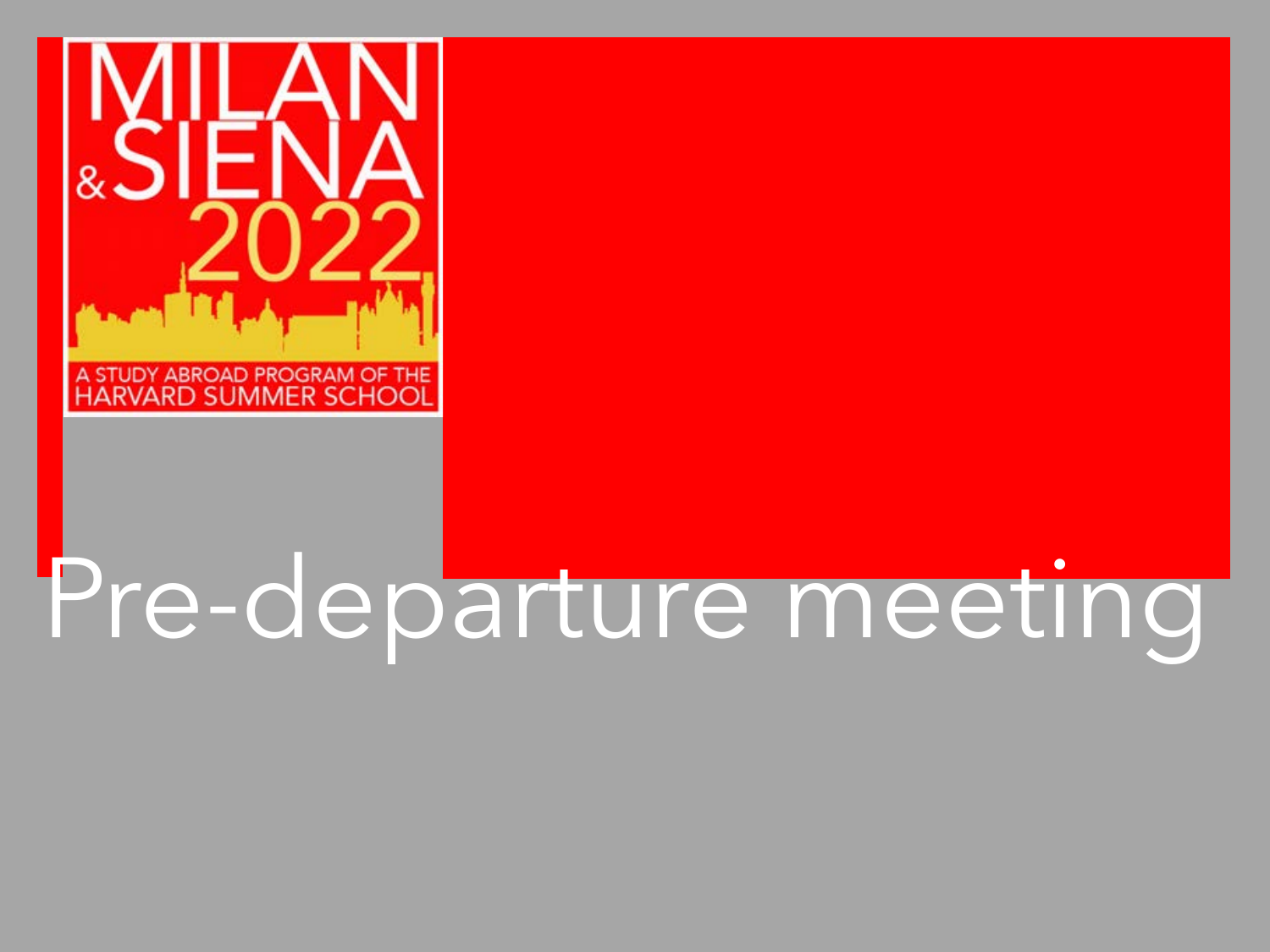#### Our group

■ **Francesco** +39 345 591 3290 **Erspamer** In Milan from June 17 erspamer@fas.harvard.edu

¡ **Bes** TBA **Bajraktarevic** from June 16 bajraktarevic@g.harvard.edu

¡ **Peter** TBA **Lieberman** from June 16 plieberm@fas.harvard.edu

■ **Alberto**  $+39\,353\,432\,4130$ <br>**Parisi** from June 16 from June 16 albertoparisi@g.harvard.edu



SAVE OUR NUMBERS ON YOUR PHONE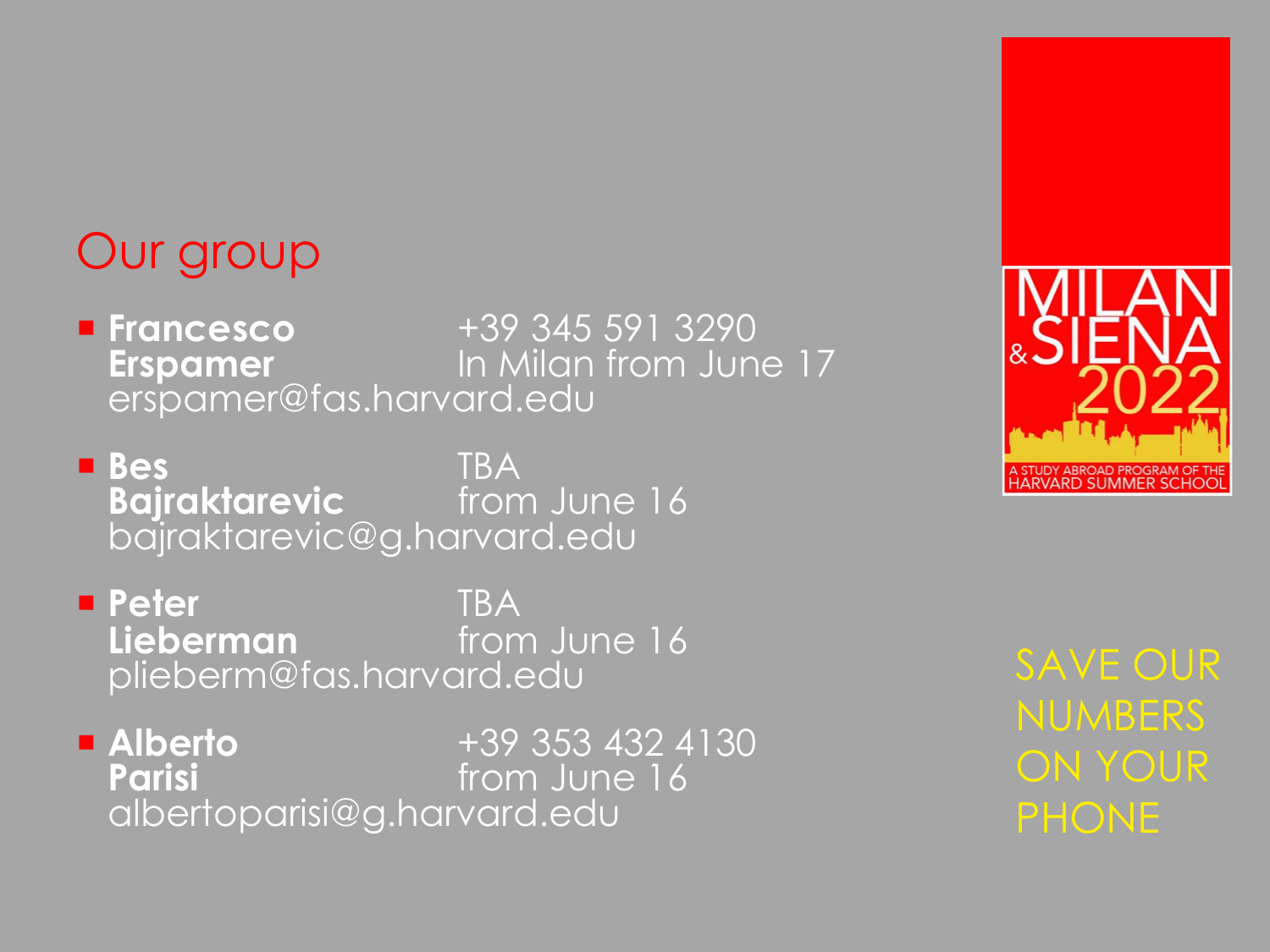# Our group

- 1. Albert
- 2. Alli
- 3. Andy
- 4. Charlie
- 5. Daniela
- 6. Danielle
- 7. Elias
- 8. Georgia
- 9. Hannah
- 10. Jordan
- 11. Jovan
- 12. Laura
- 13. Mataya
- 14. Matthew
- 15. Nicole
- 16. Ollie
- 17. Paige
- 18. Rahul
- 19. Ray
- 20. Ryan
- 21. Sam
- 22. Sasha
- 23. Saswato
- 24. Sofia
- 25. Tobias
- 26. Will
- In Milan: five students from IULM
- **In Siena: five students** from the Università di Siena

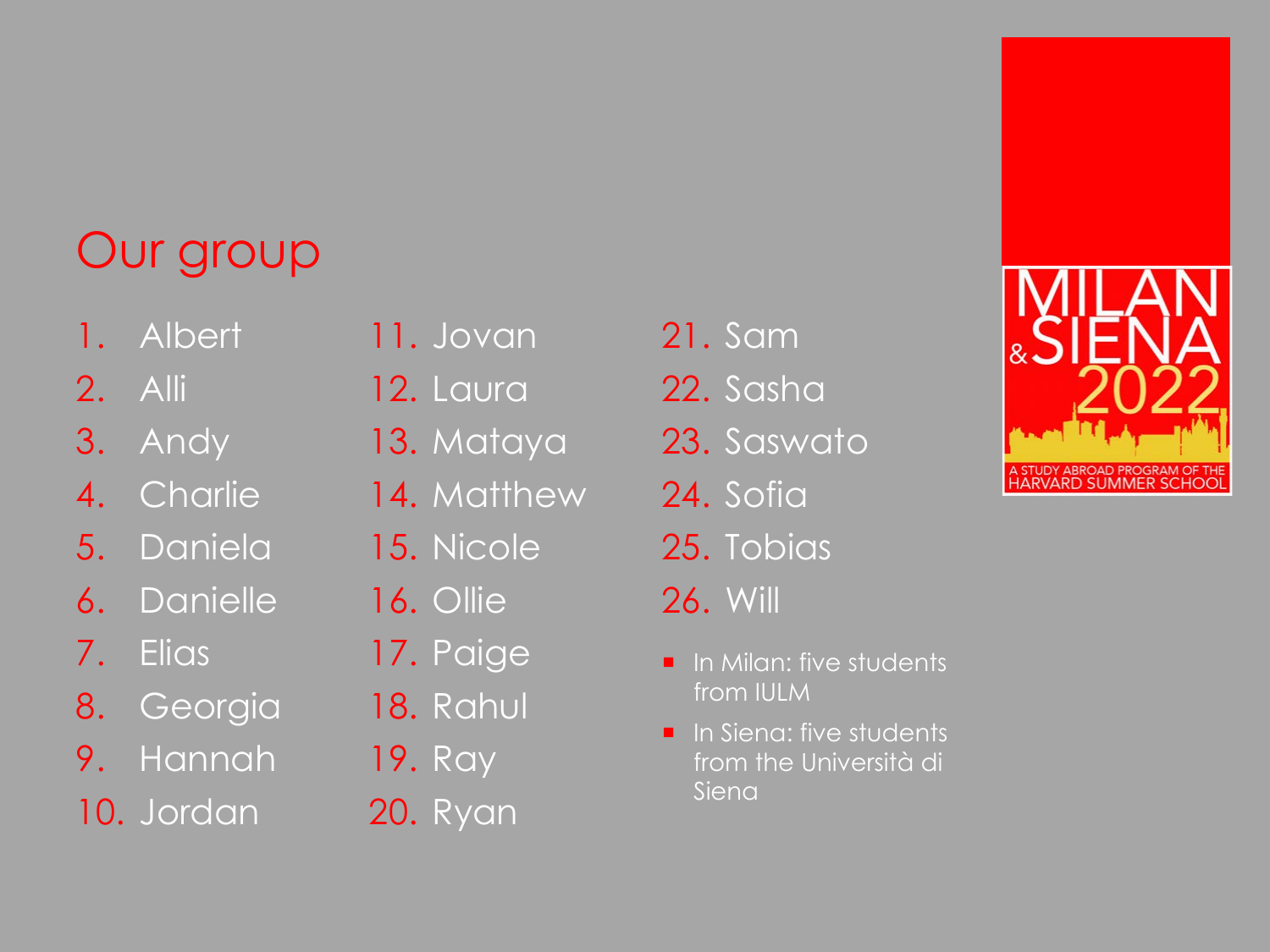- **Passport** (valid for at least three months after the last day of the program)
- **Uisa** (tourist visa)
- **Example 2 Health insurance.** International plan. Learn how to get in touch with your insurance and how to file a claim
- **International SOS MyTrips: create your** user profile, and download the International SOS Assistance app



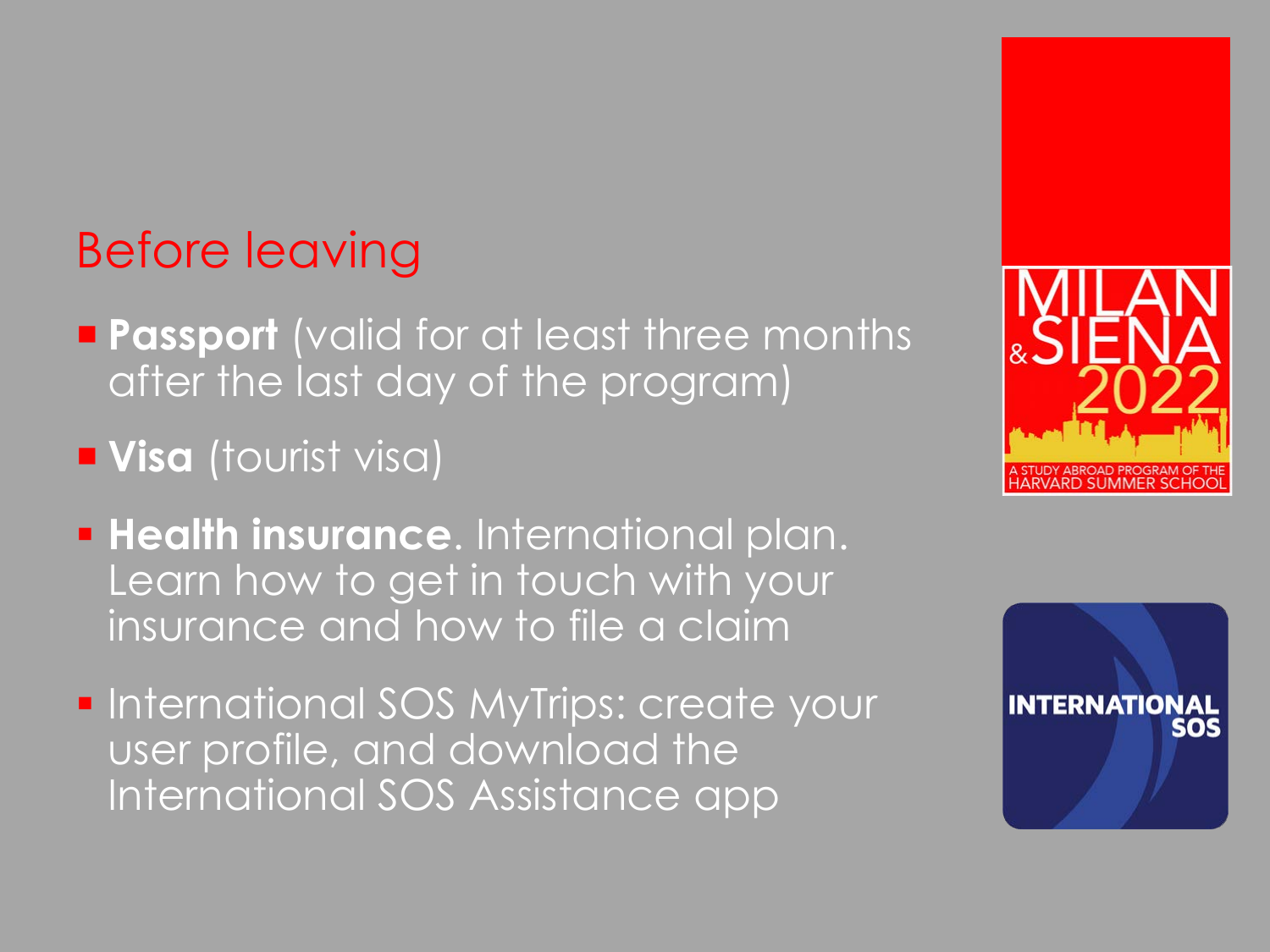- § **Book your flight**
- § **Please arrive in Milan on Saturday, June 18** Inform me in advance if you must arrive on Friday, June 17
- **Travel together or meet at Linate or** Malpensa airport (use our WhatsApp group to connect)
- § **Return flight**

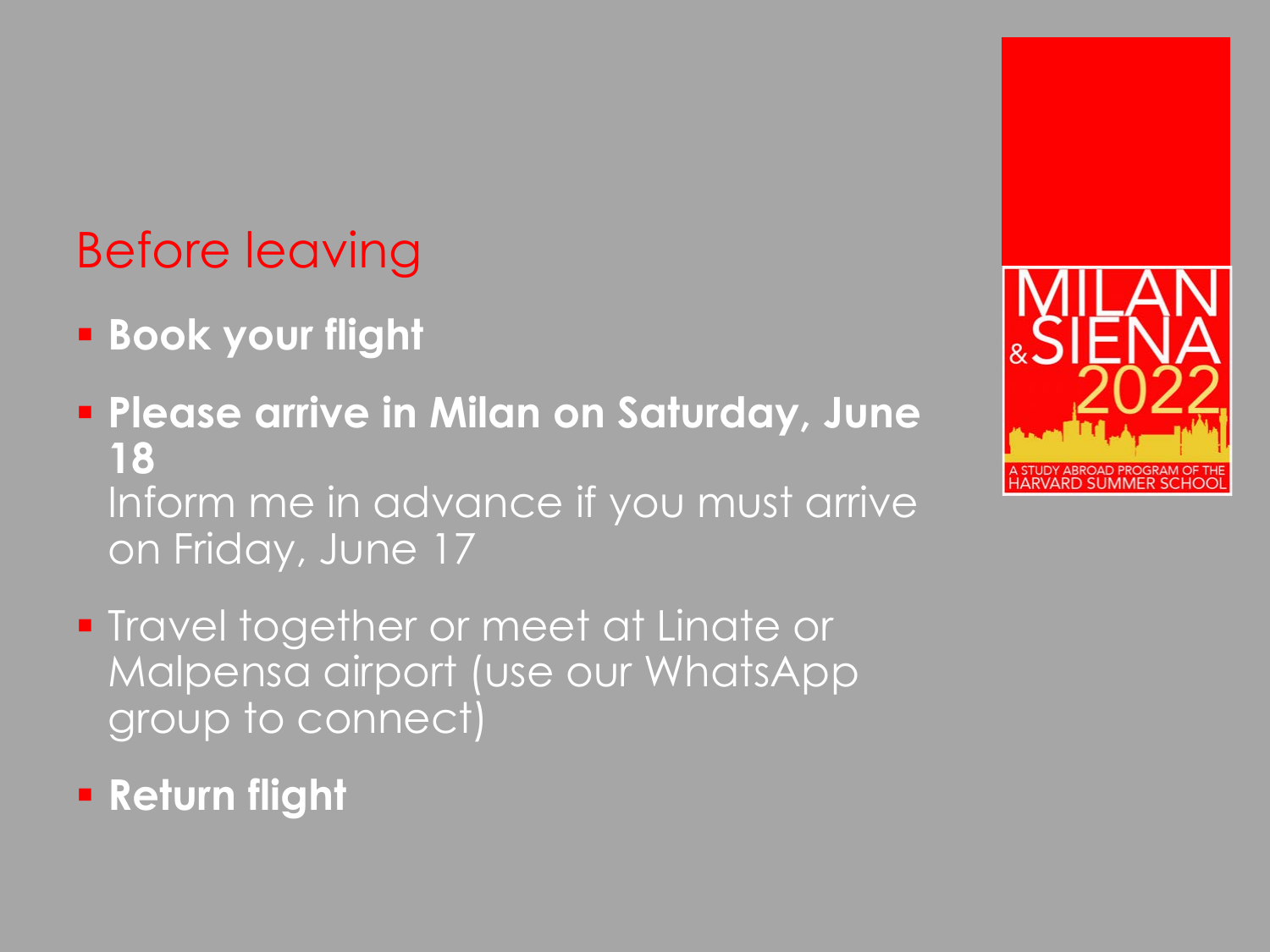- § **Do NOT take ANY other commitment**
- § **Purchase the required books**
- Use only the official web sites if purchasing in advance tickets to the most famous Italian museums and attractions
- Be sure that you signed and returned to the Summer School the Conditions of Participation and General Release form, and the Health Clearance Packet

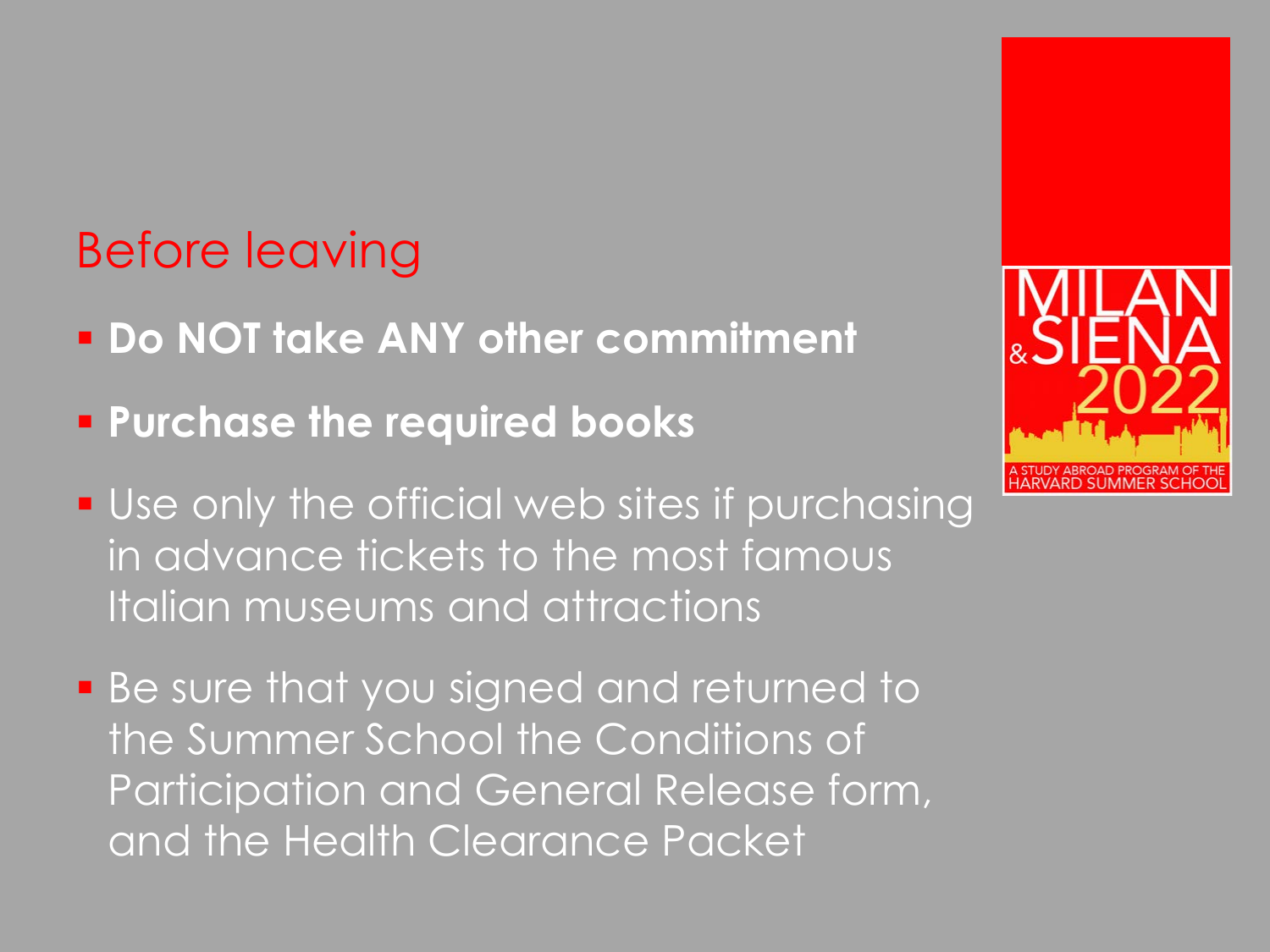#### § **Learn how to get to Residence Zara**.



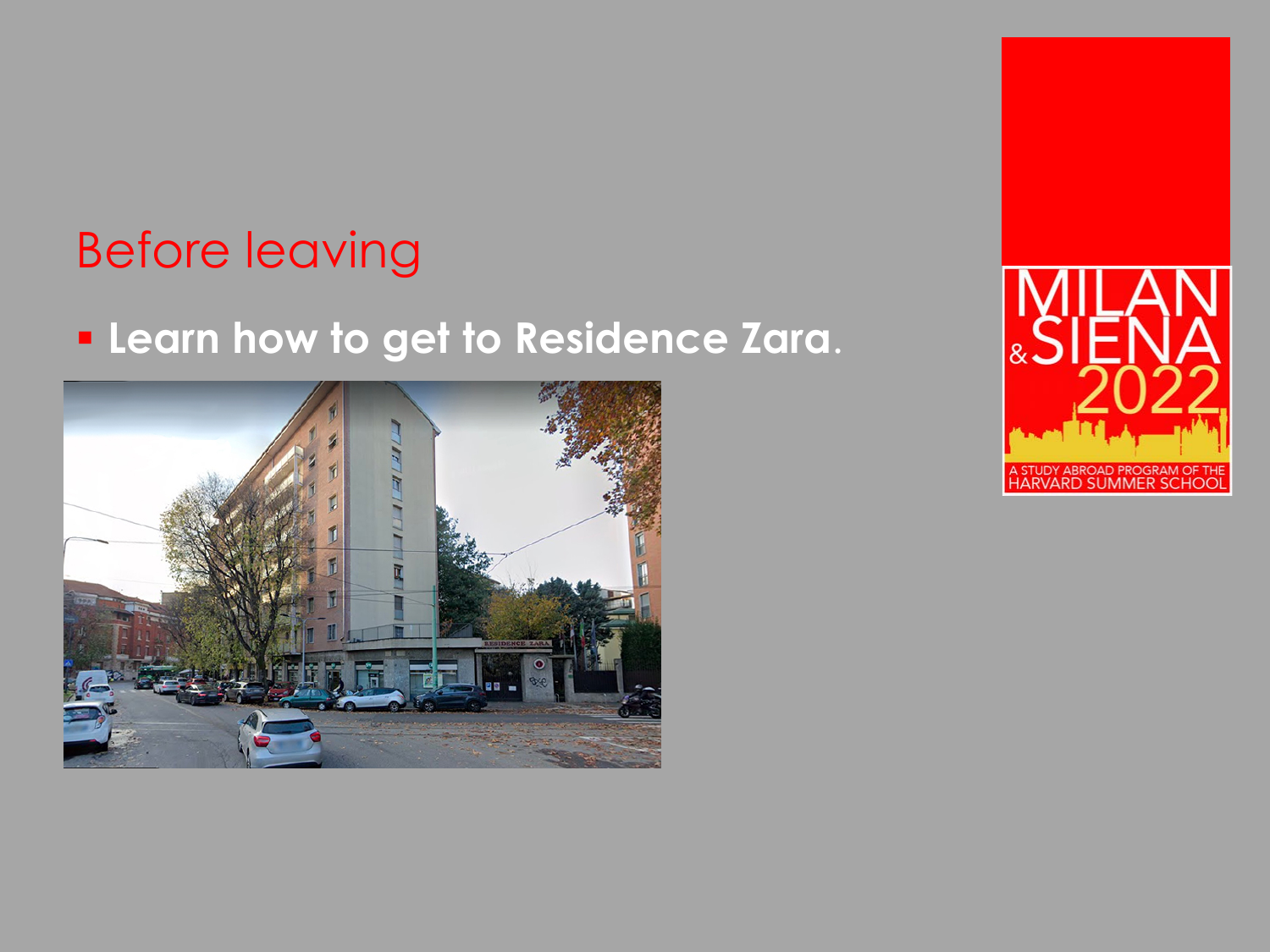- **Example 2 Credit card:** inform your bank that you will be using it in Italy
- **Debit card:** inform your bank and ask if they have a partner bank in Italy
- **Be sure that your phone** will work in Italy; unlock it or get an international plan
- Read carefully all information provided in our web site (**milanandsiena.com**)

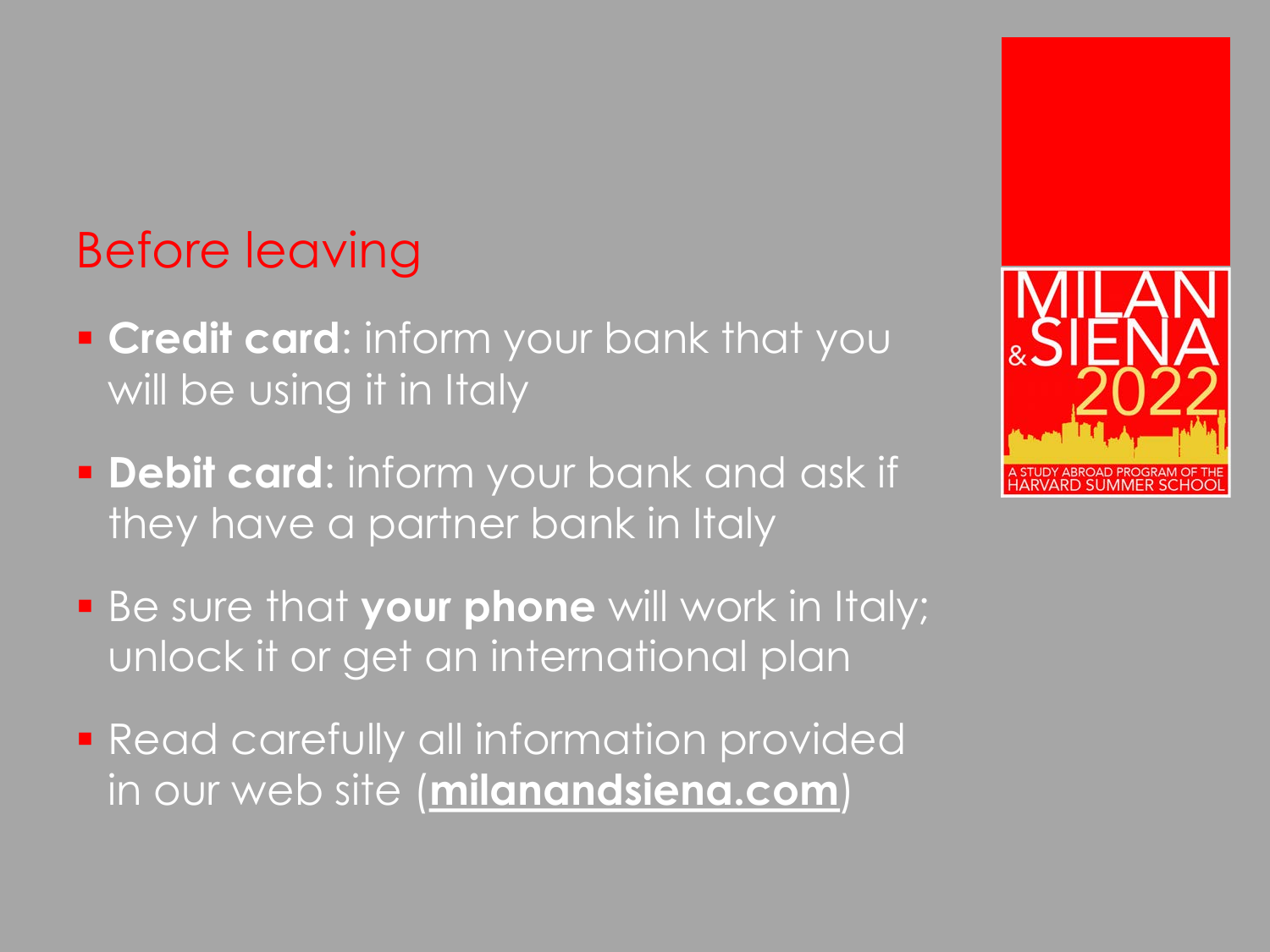#### Share with us:

- **Your itinerary, including airline and** date/time and airport of arrival in Milan
- **Your allergies and dietary restrictions**
- **The size of your t-shirt and your first name**
- A picture of the main page of your passport

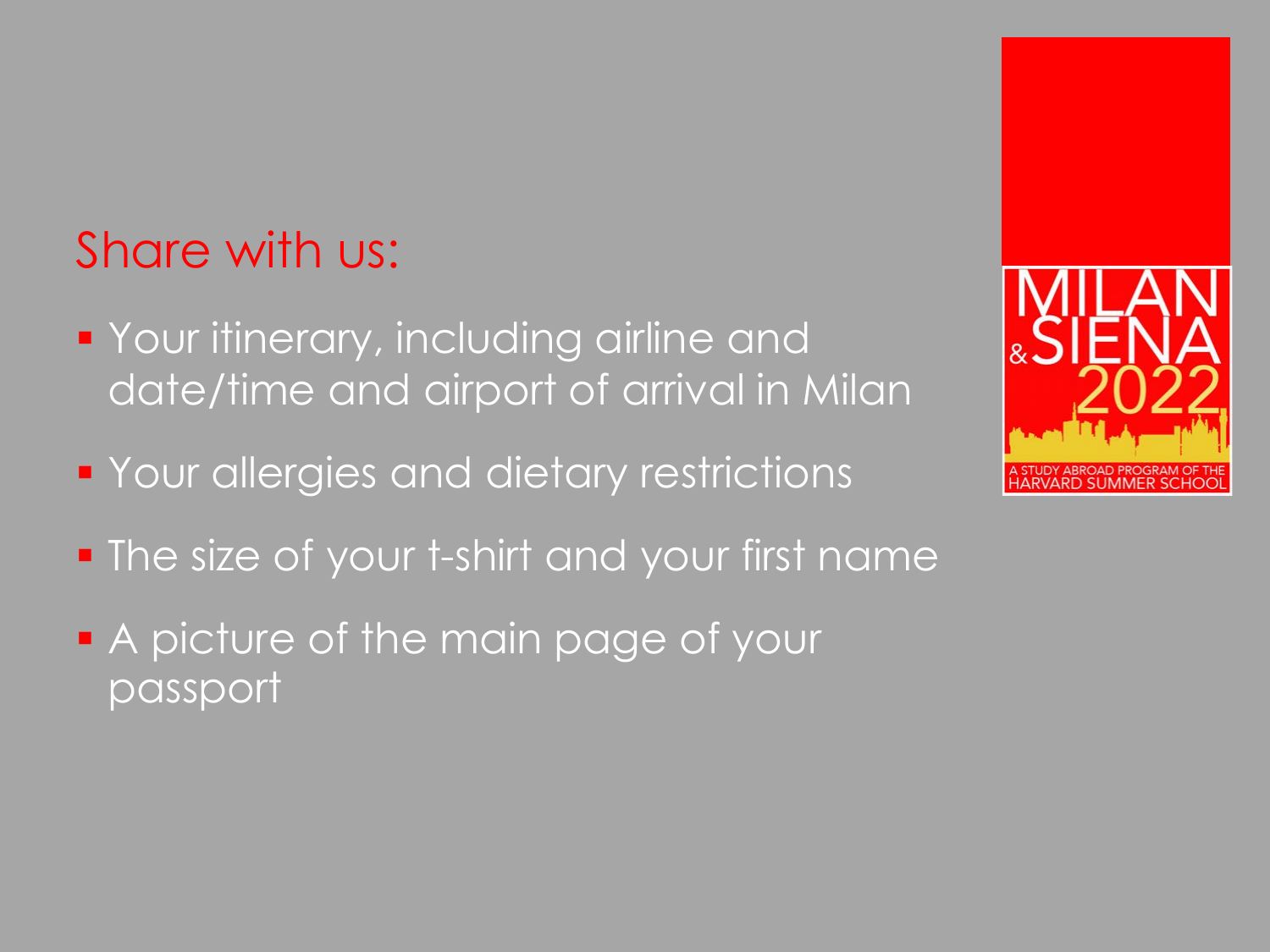# Safety and cultural experience

- **Learn how to interact and** communicate with local people. Smiles and eye contact Body contact
- **Pay attention to different habits and** concepts of "correctness"
- **Just say "no" to molesters and swindlers**

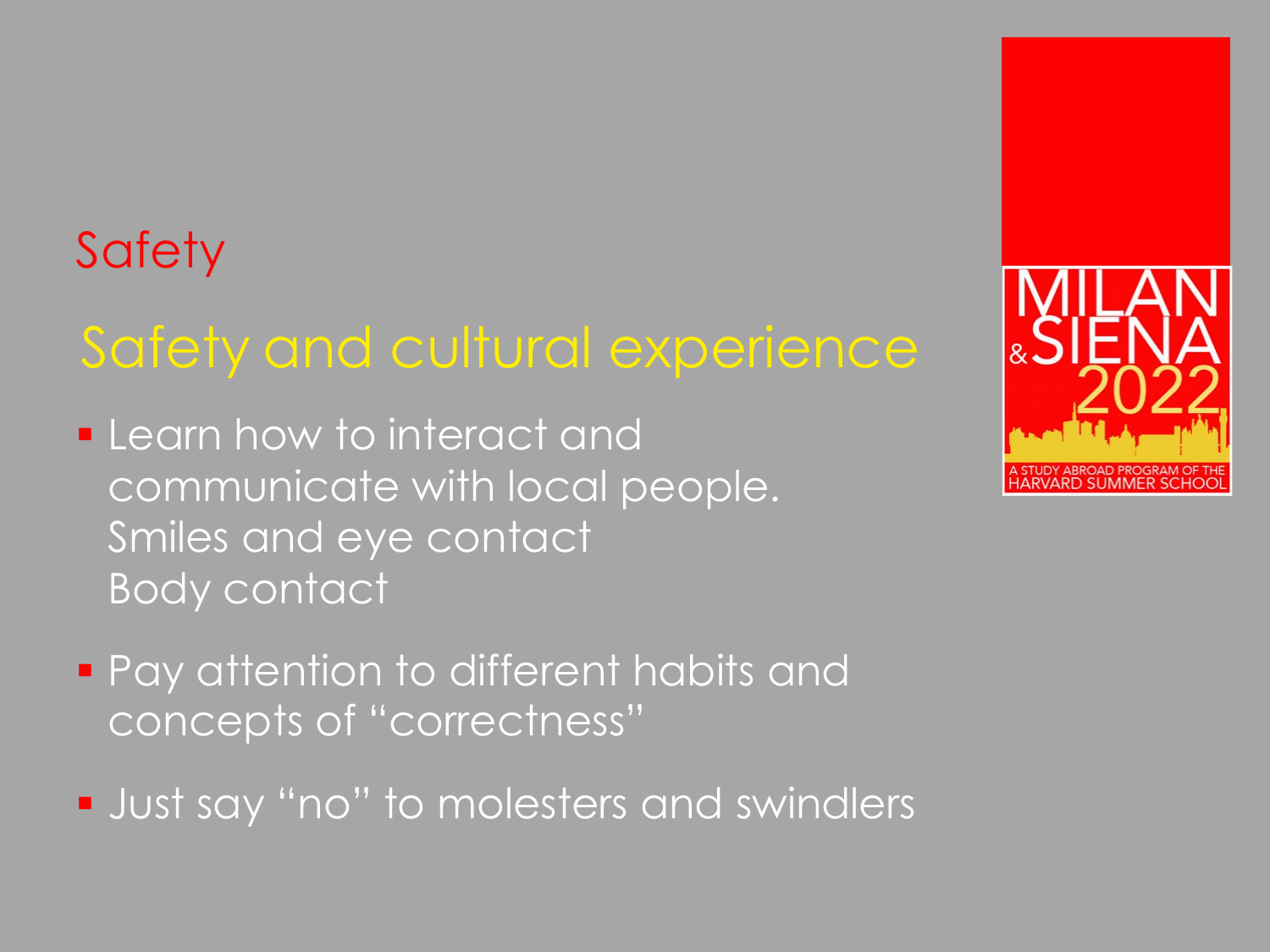# Covid-19

- **Vaccination record card**
- Masks and tests
- Contacts
- **· Laws, restrictions, caution**

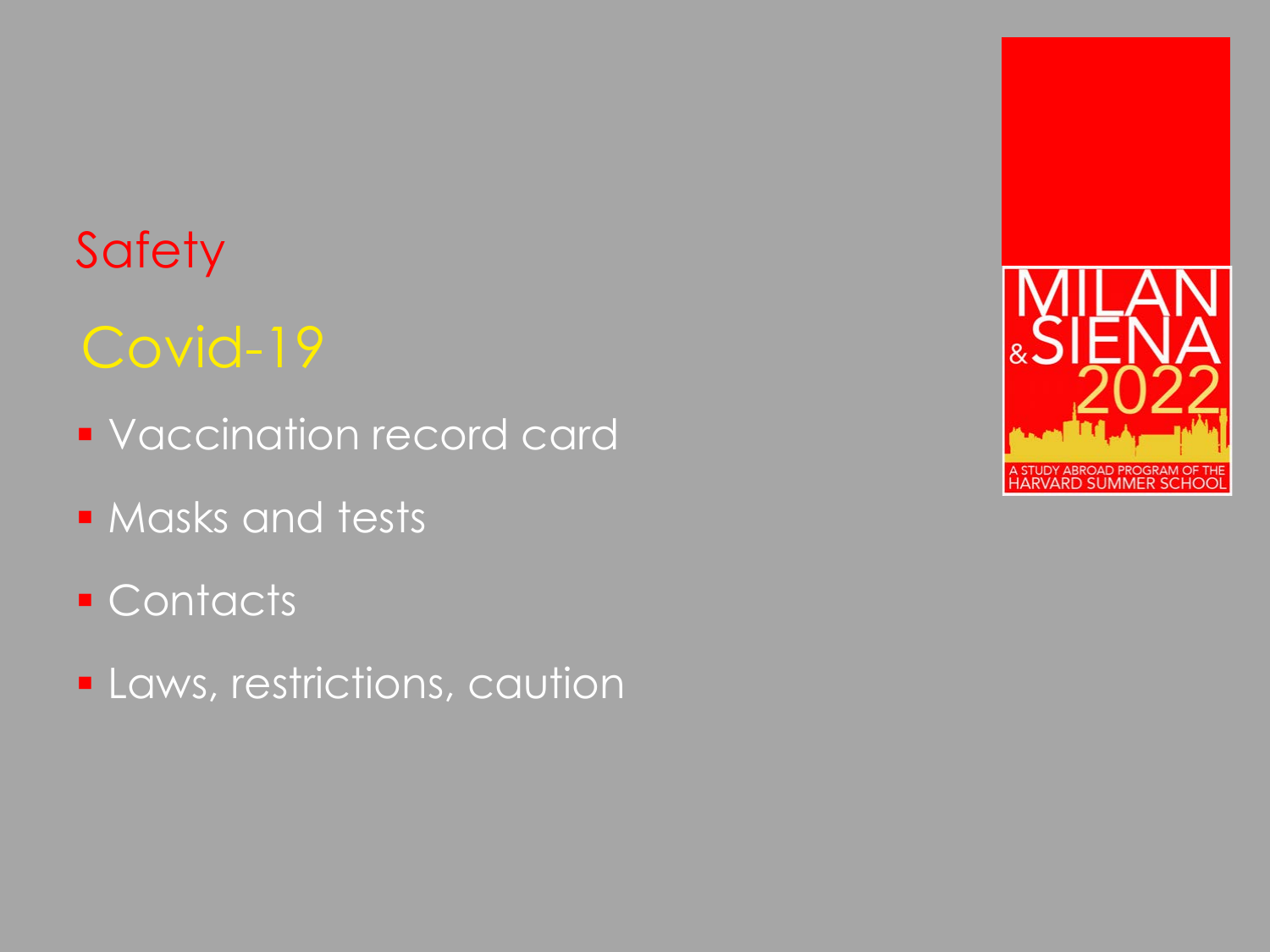- § Be extra careful **when you cross a street**, even on the zebra crossing or with a green light.
- **Pickpockets** and bag-snatchers.
- **At night, avoid walking alone in dark** streets or choosing empty train compartments.

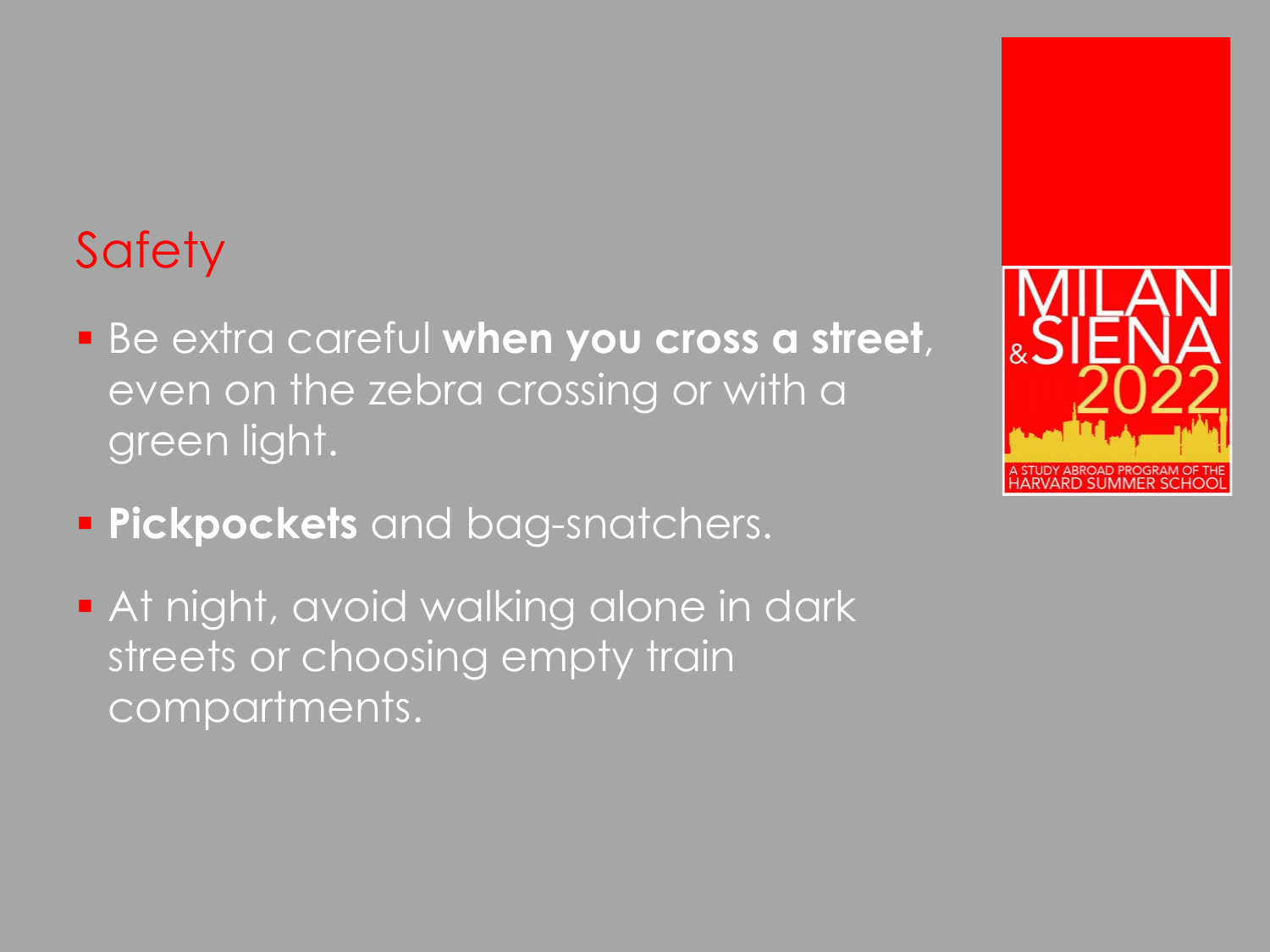■ Be prepared for summer heat, humidity, lack of air conditioning, slow wi-fi

■ Mosquito

■ Read carefully the "Safety," "Covid information," and "Emergencies" pages in our web site

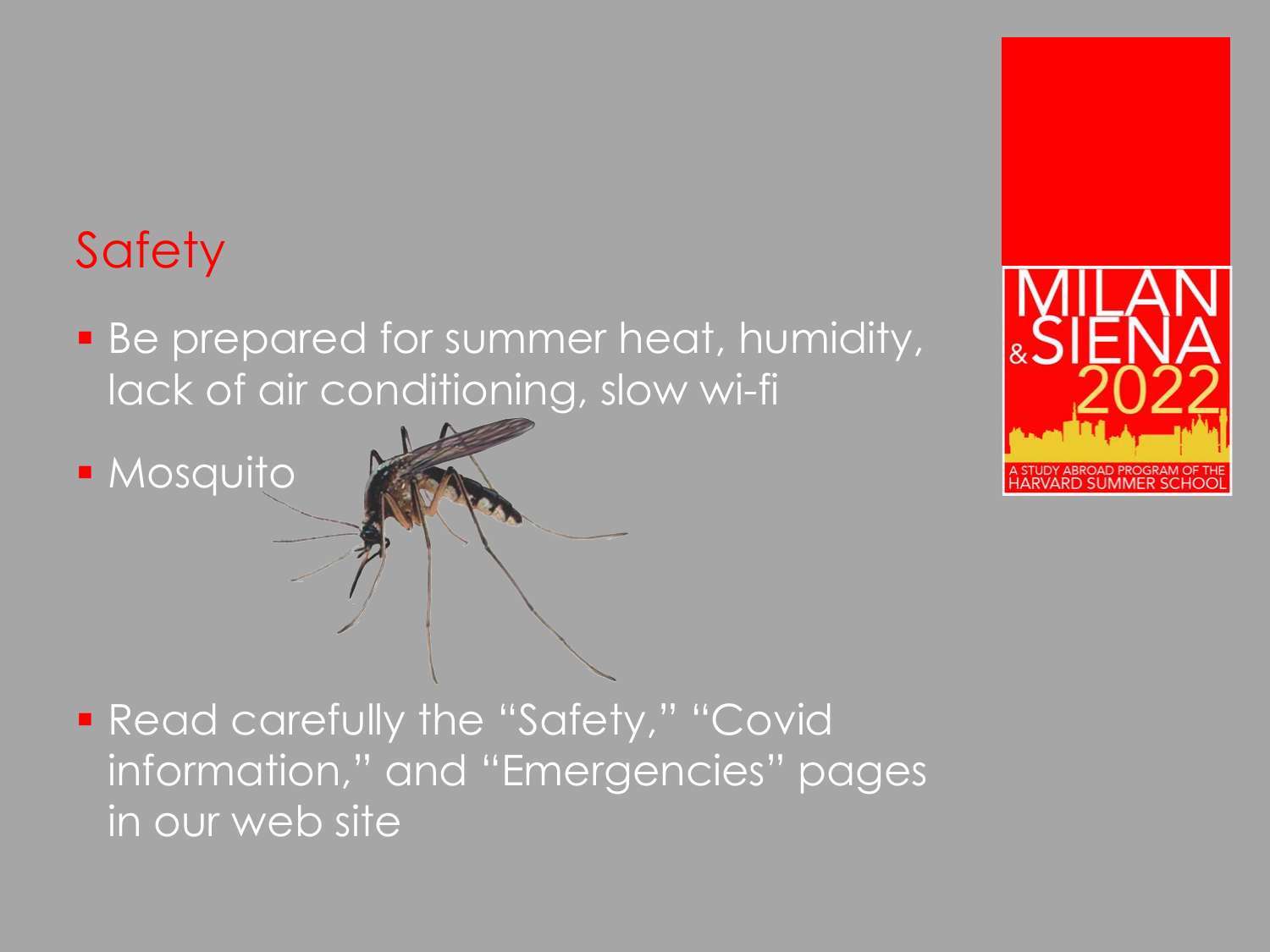**Emergencies**

- **113**: police, ambulance, firefighters
- § Start a chat from within the **International SOS Assistance App**
- § Or call International SOS at **+1 617-998-0000** ("+" in Italy means "00"; in the US "011")





■ Call us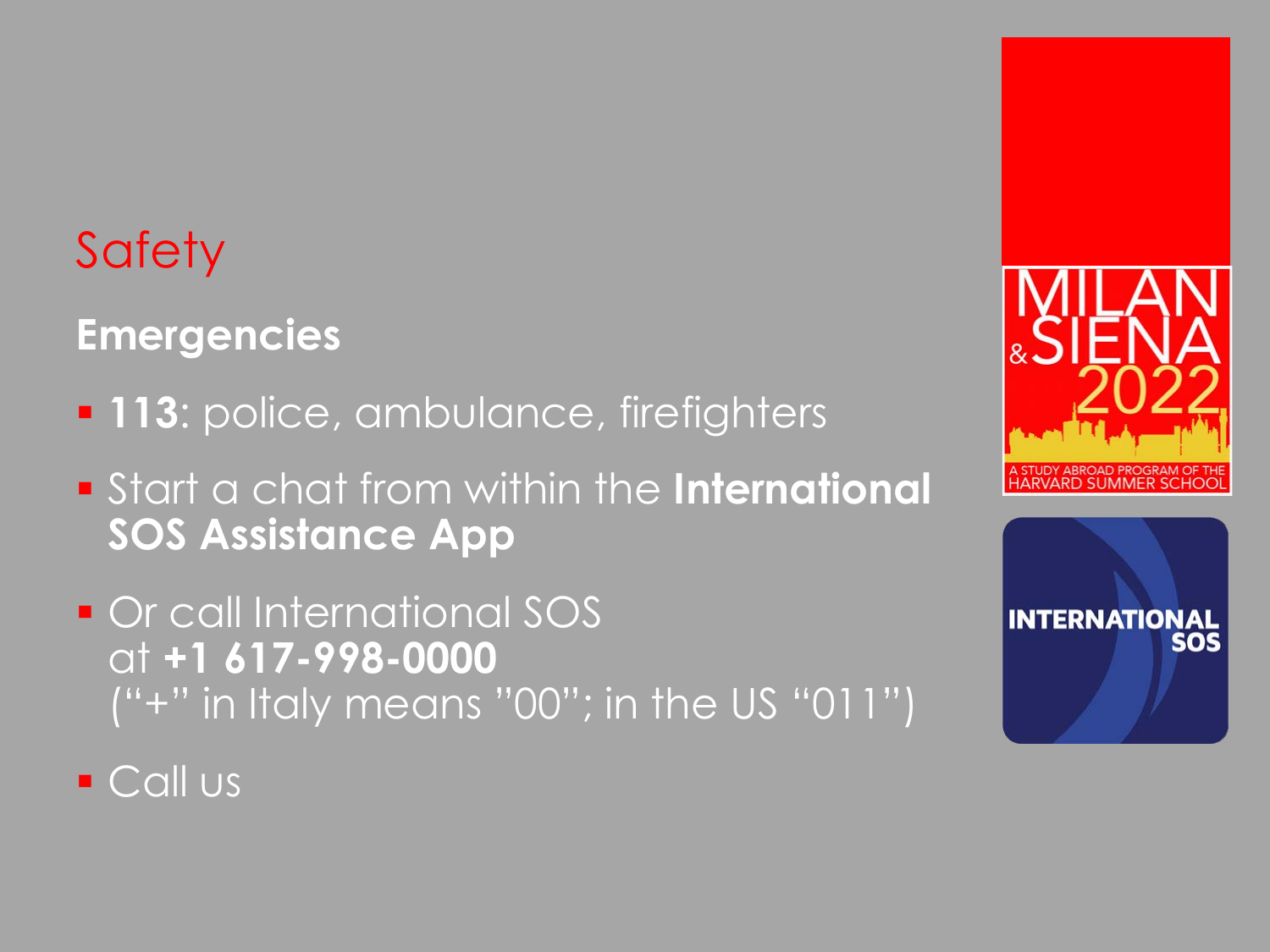- § **No drugs**
- § **No excessive drinking**
- § **Never escalate a situation**
- § **No sleep deprivation**
- § **Abide by the law**

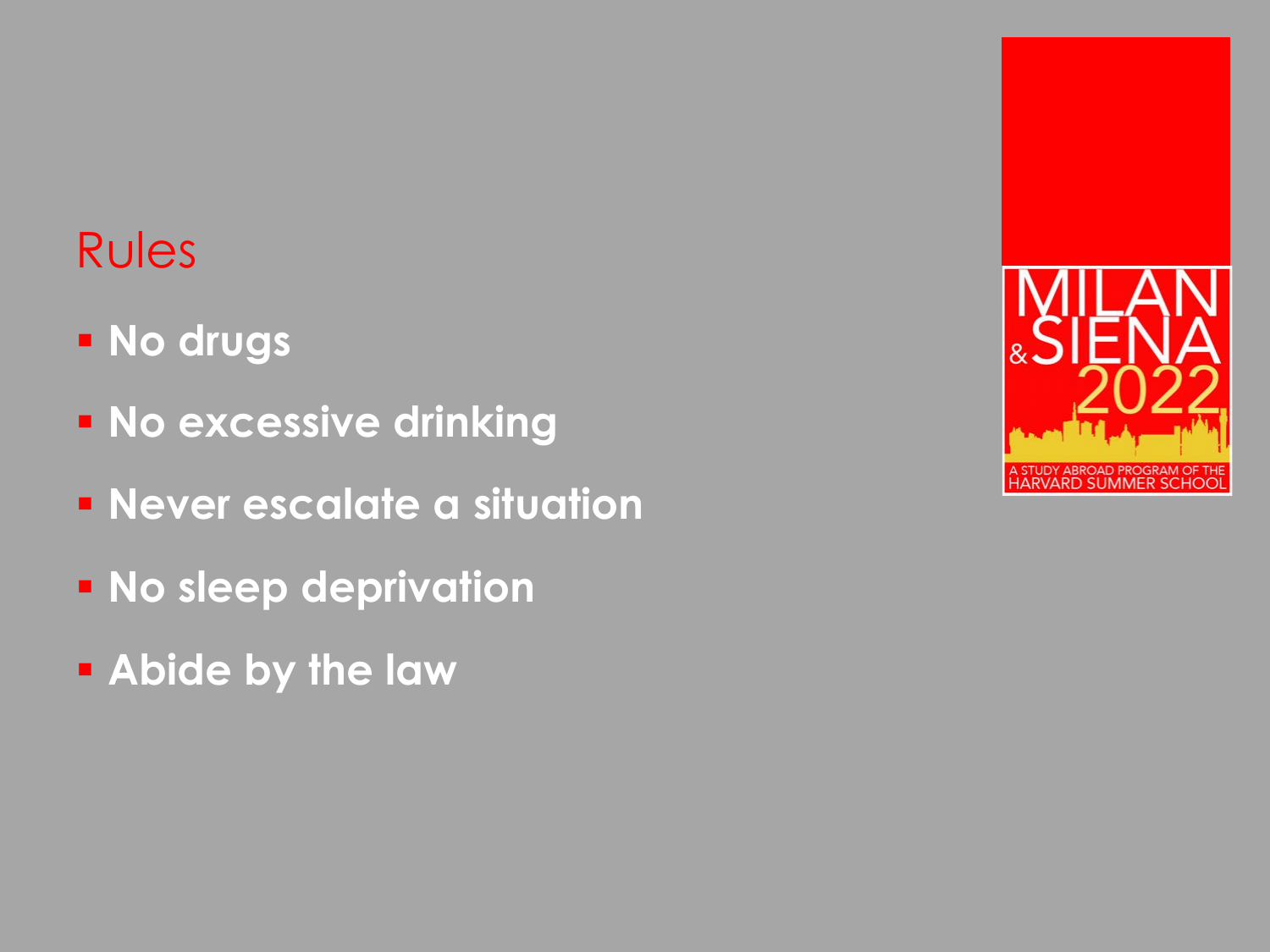- § You must have a **working cell phone** and be able to make and receive domestic and international calls, and to send and receive WhatsApp messages
- § **Be on time**
- § **No walking on roofs**
- § **No cappuccino after 11 AM**

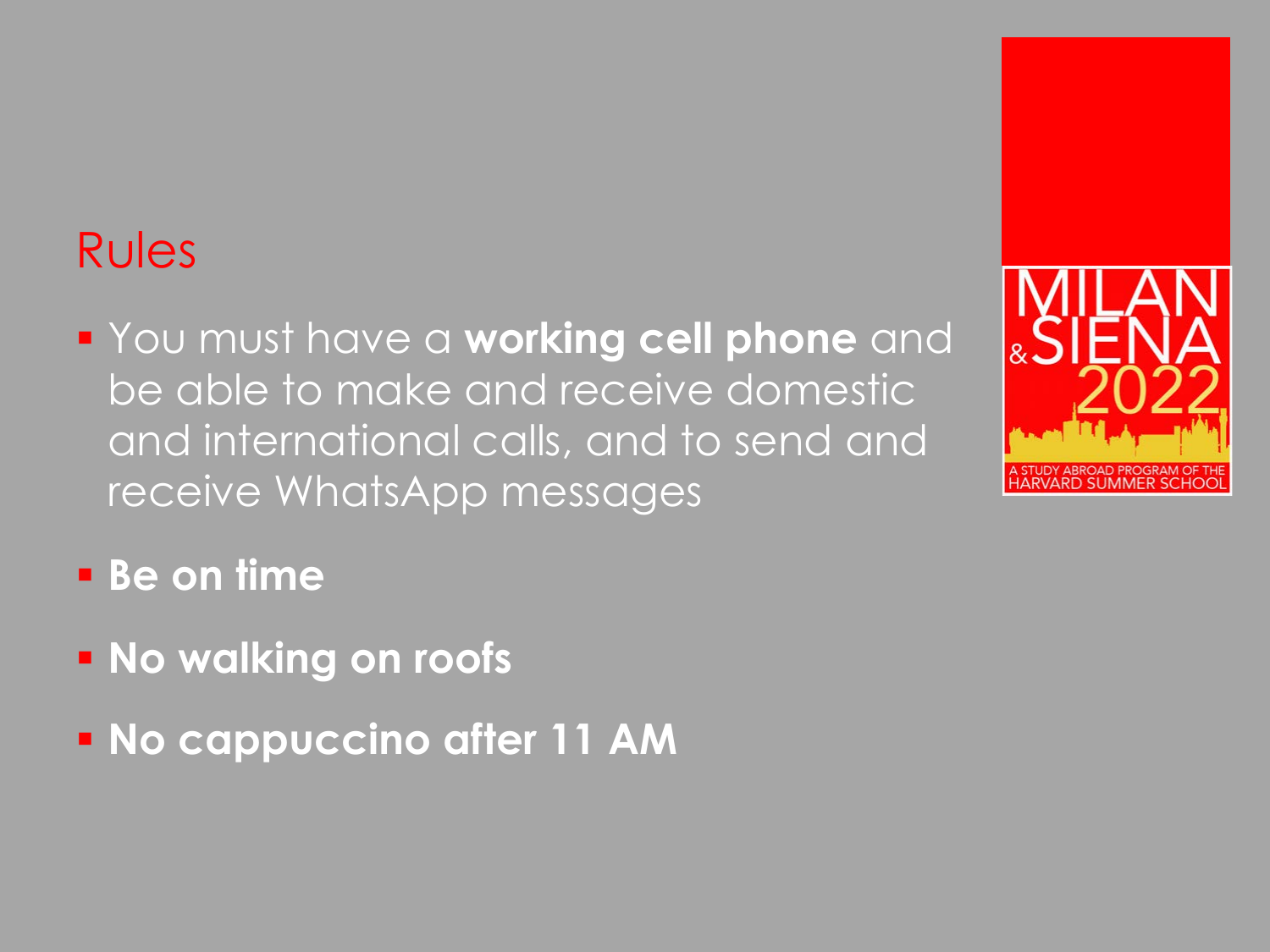- **Traveling in Italy:** inform us in advance *Frecce*, regional trains, buses
- **No travel to other countries during the** program

**• Board a train or bus with a ticket.** Validate the ticket before boarding regional trains. On buses validate the ticket immediately after boarding

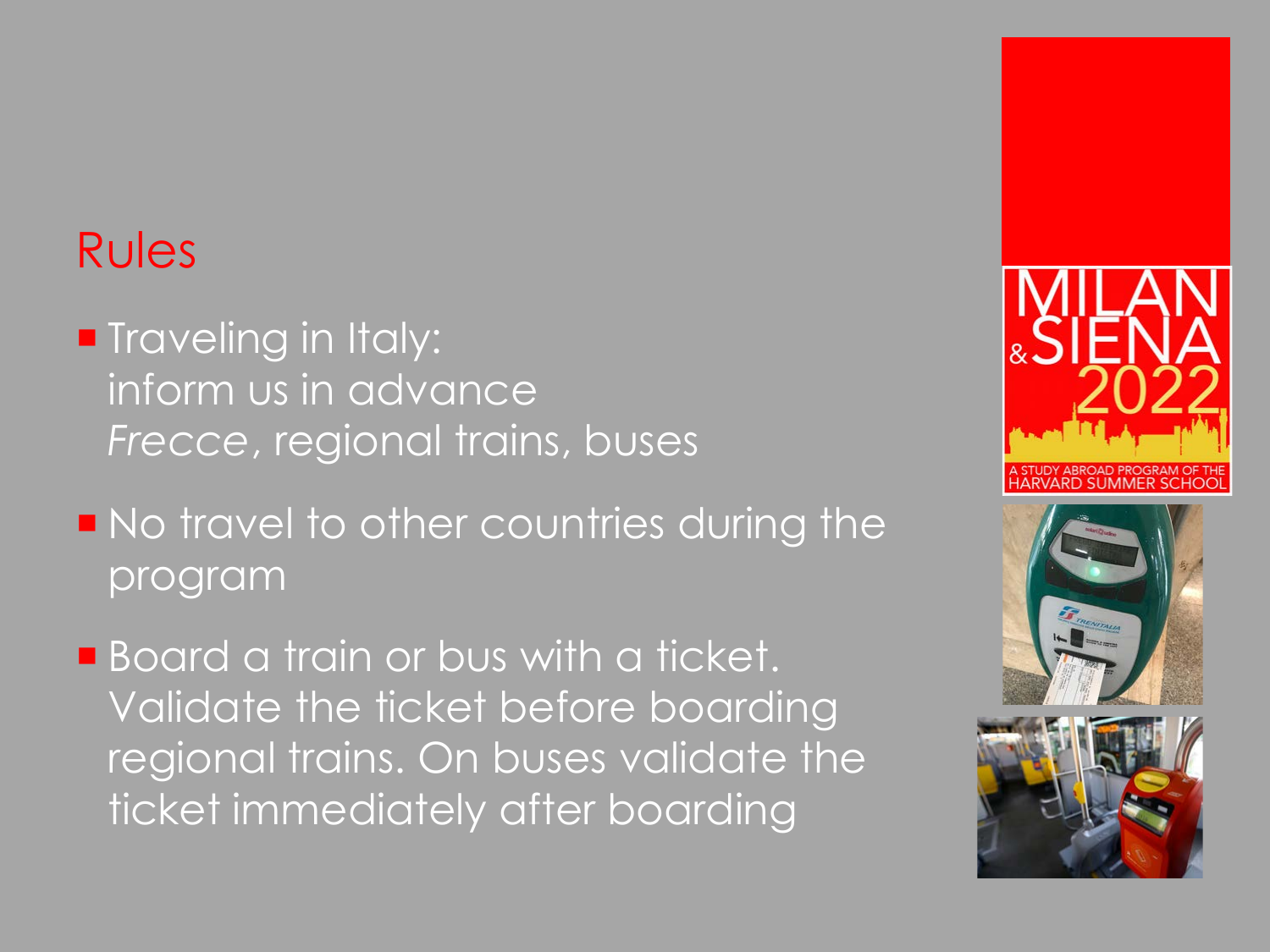- **In a church or attending certain** events, the rule for both men and women is legs covered to the knee, no exposed shoulders or belly, wear shoes
- No jogging bare-chested (guys) or in a sports bra (girls)
- **Obey the regulations of the** residences, be respectful of other guests

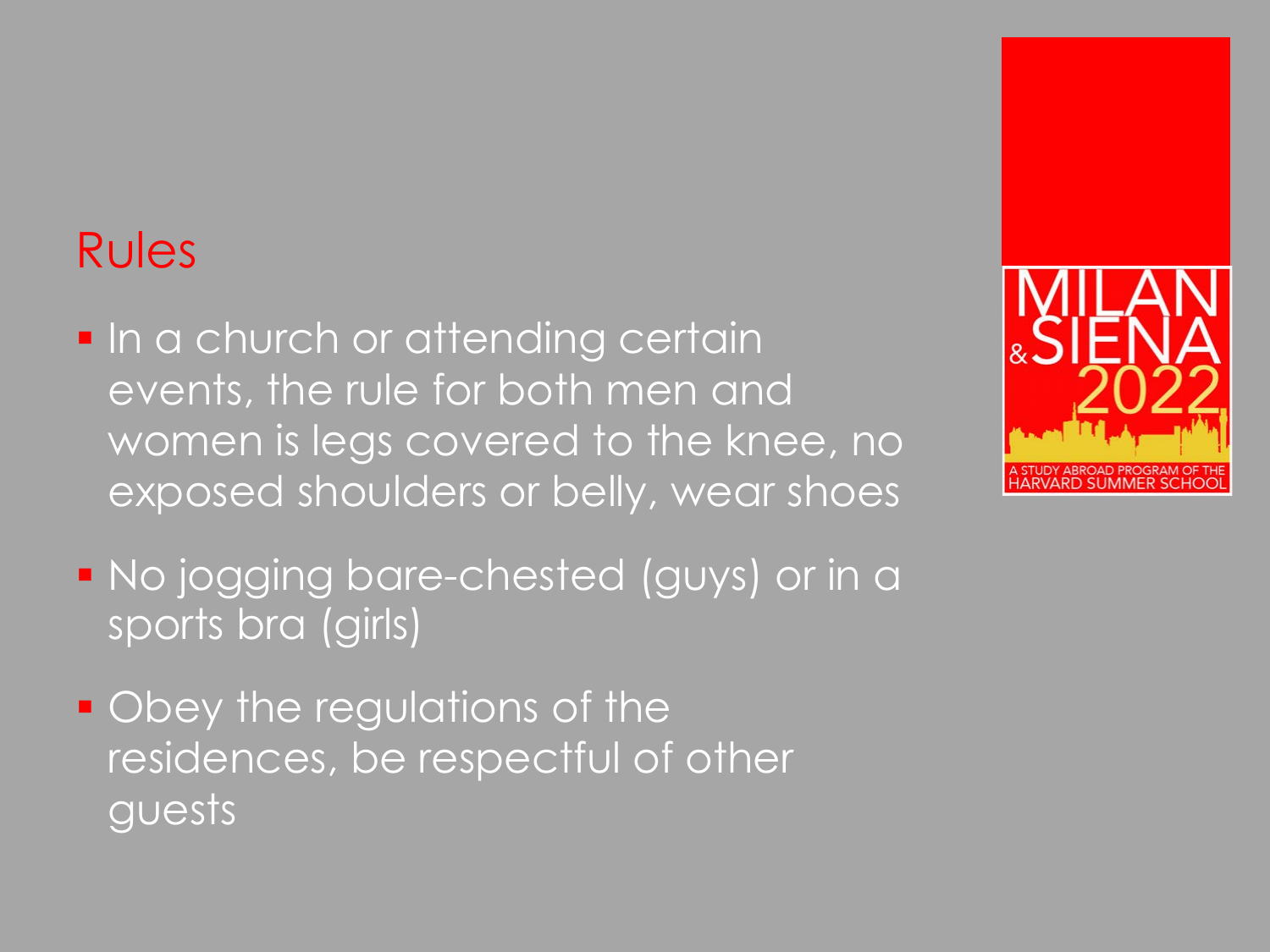# Bring with you

- § Sufficient supply of **prescribed medicines**
- § **CDC vaccination record card + digital vaccine card and QR code**
- **E** Smartphone (GSM world phone, unlocked)
- § Credit card, debit card
- A few masks (KN95, KF94, or N95) (in Italy, Ffp2 and Ffp3)

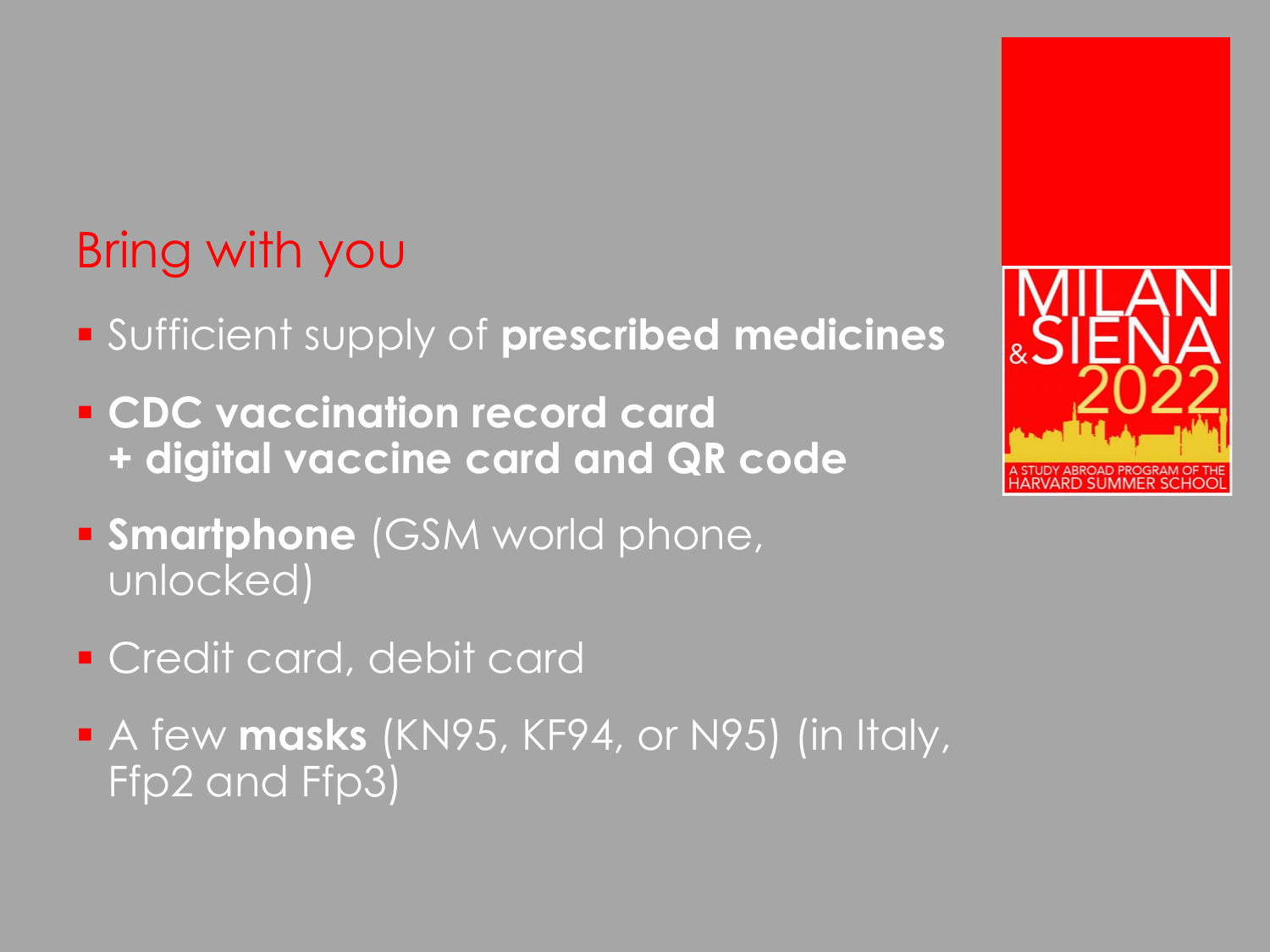# Bring with you

- **Only ONE suitcase and one backpack or** carry-on
- **Mosquito repellent**
- Sunscreen
- **Plug adapter (check the voltage)** of your devices)
- **€** 200 (euro) in cash



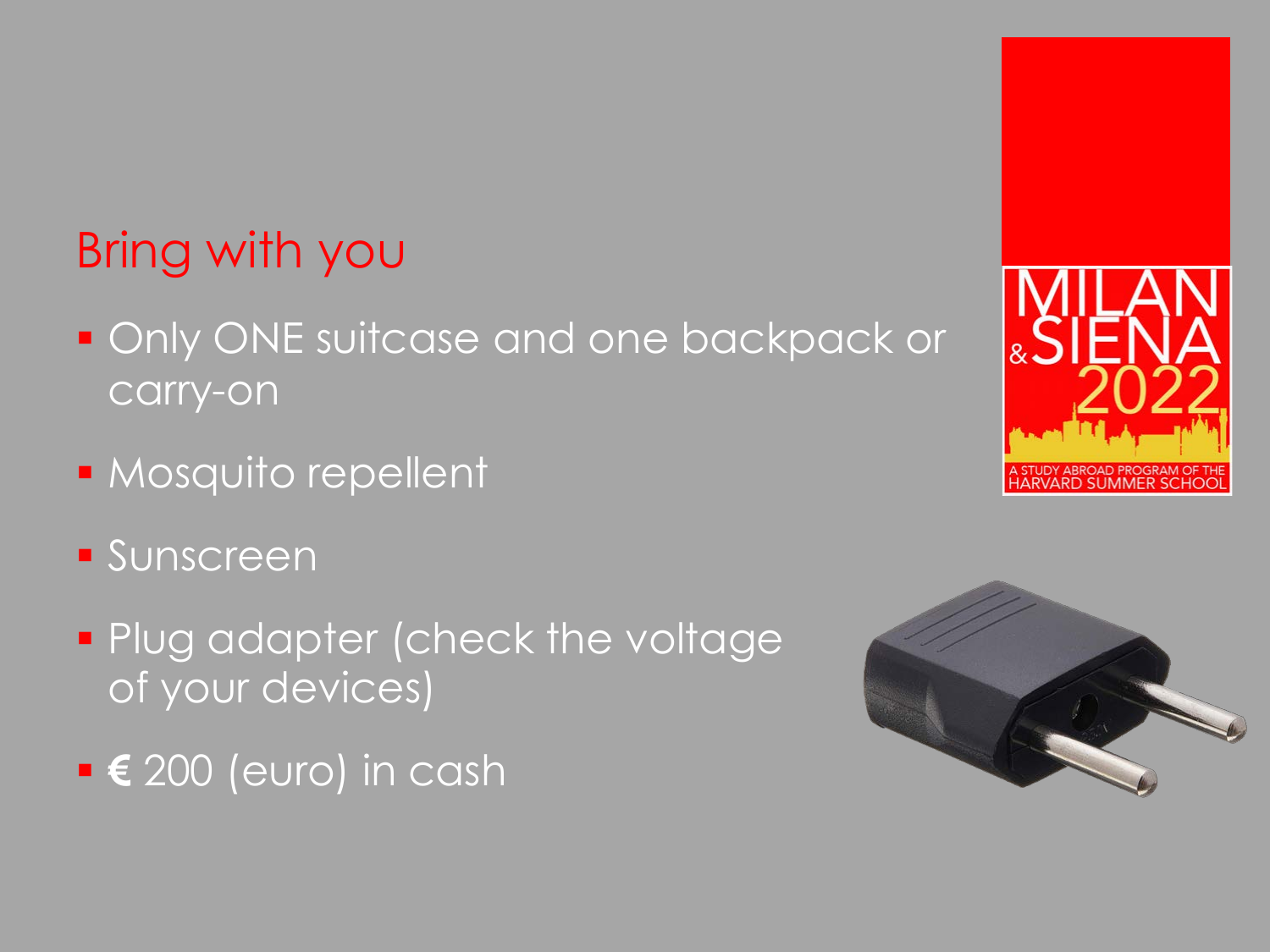# Bring with you

- **Harvard ID (or your college ID)**
- One or two passport-size pictures
- Clothing for hot and dry weather but also for possible cooler nights
- Something appropriate for visits to churches or for more formal occasions
- Rain gear; hat; walking or trekking shoes

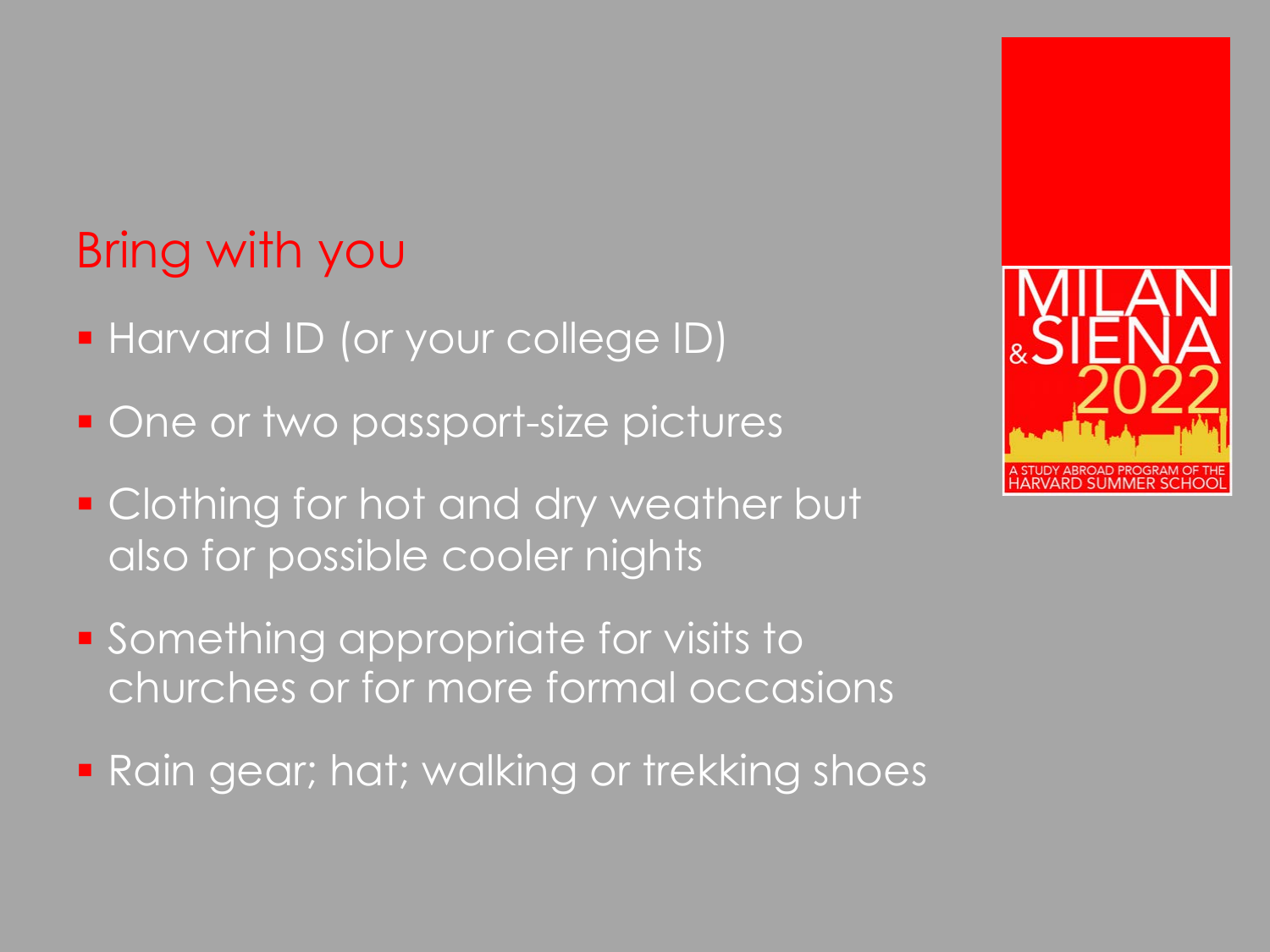- **E** Course on beauty (prof. Erspamer)
- **E** Classes on cultural economics (prof. Pier Luigi Sacco)
- **Example 2 Classes by other guest speakers**
- Sections (Alberto and Bes)

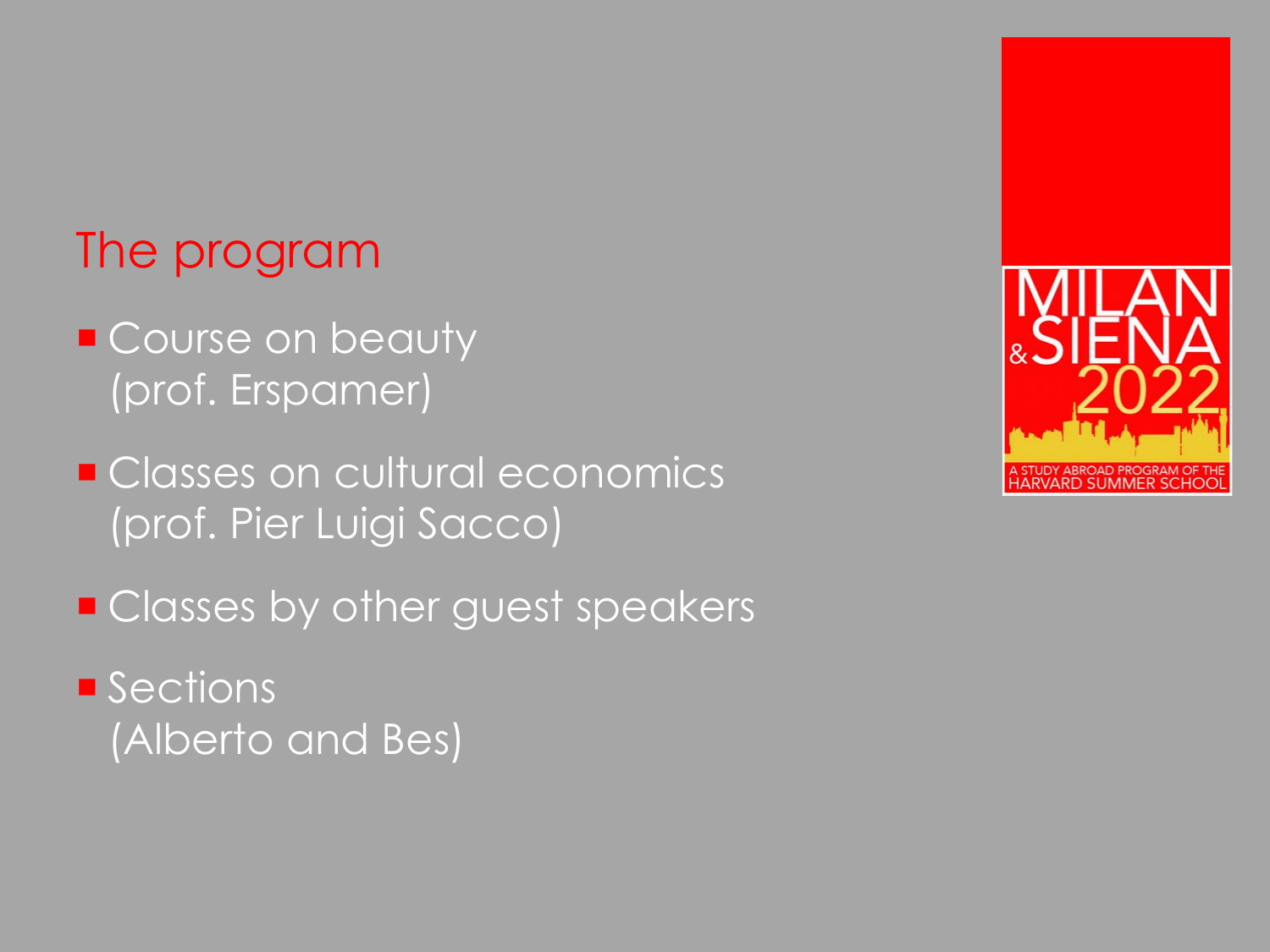#### **Intratana language** (Peter)

- Beginners, intermediate, advanced
- Please fill out the form

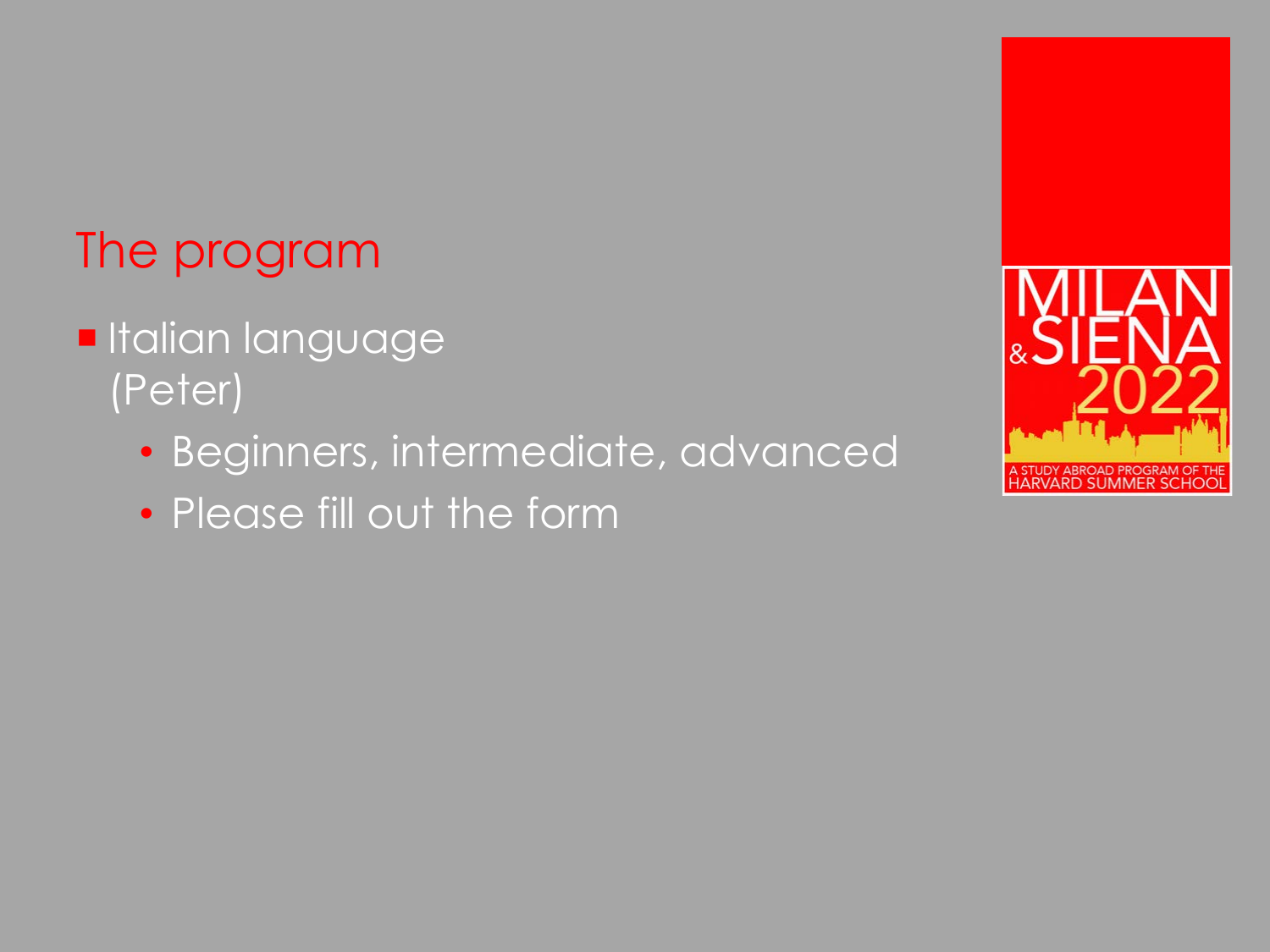- **Milan, Trentino, Siena**
- **Visits, guided tours, and events**
- $\blacksquare$  Italian movies
- **Friday trips**
- One two-day trip
- $\blacksquare$  Italian dinners and lunches
- **The Palio and Siena's contrade**

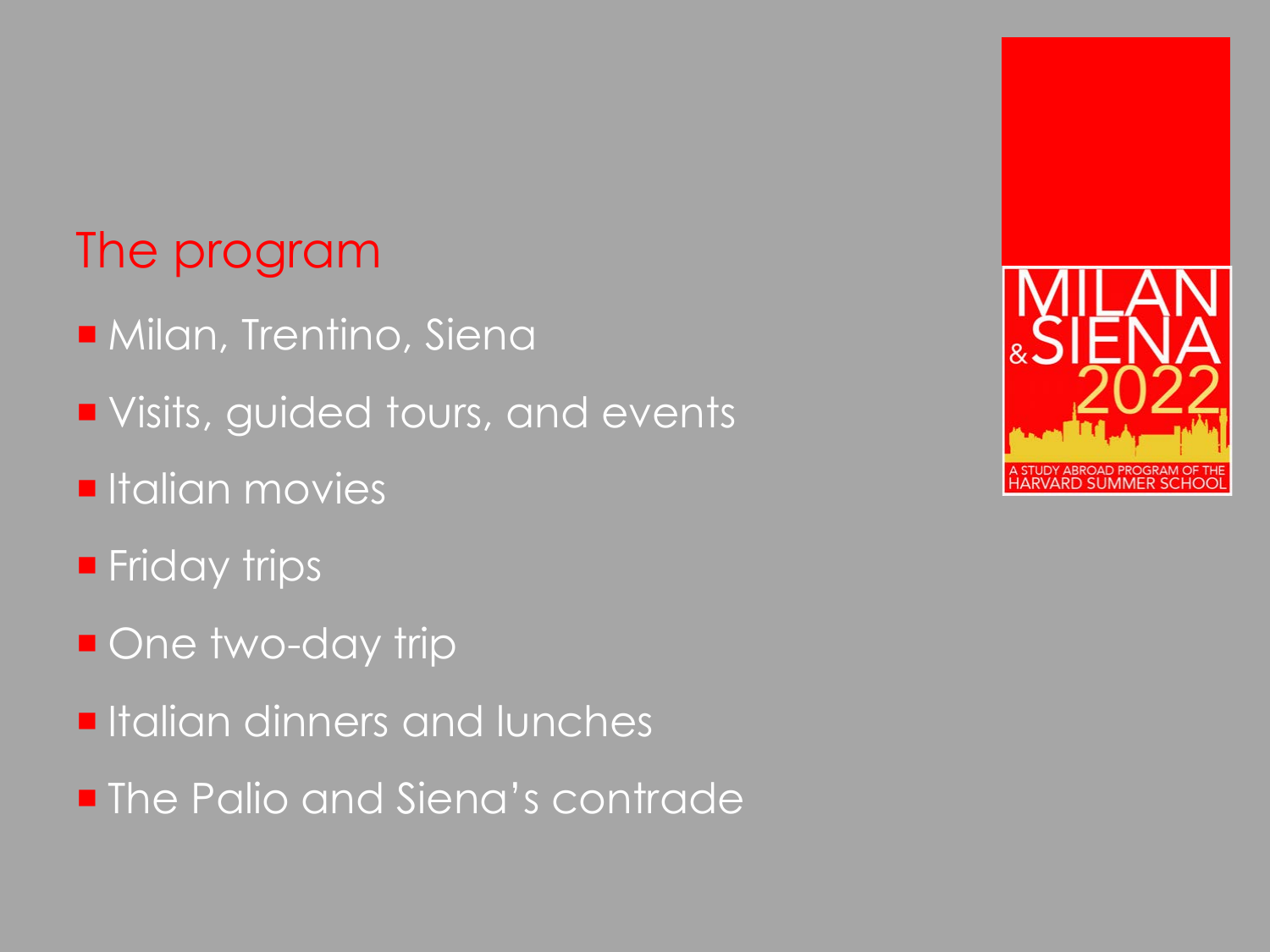- **Weekends are free but there are** exceptions
- **The "long weekend:" July 29-31 (Friday to** Sunday)

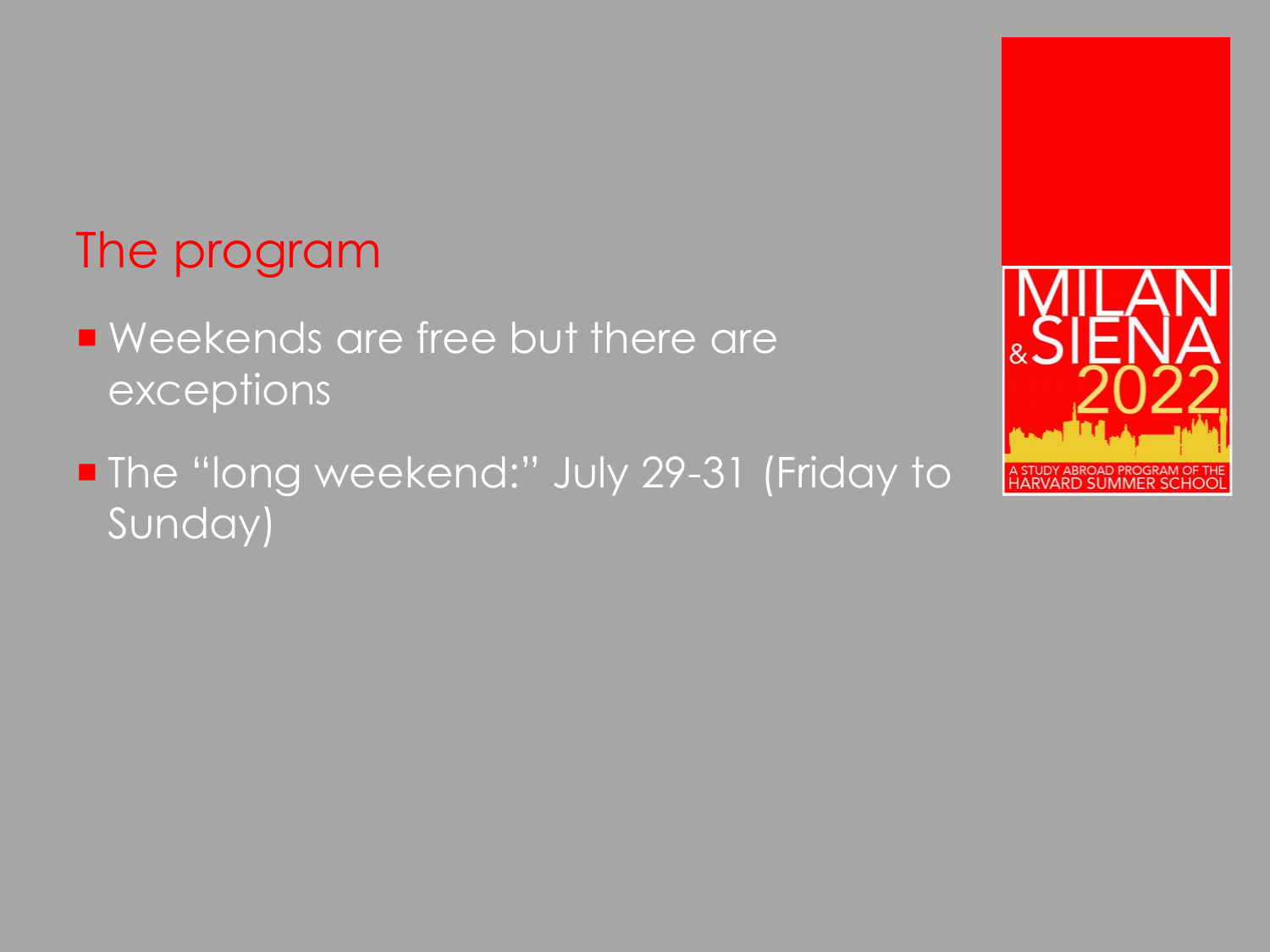# Housing and meals

#### Milan

- **Residence Zara**
- **<u>■ IULM cafeterias</u>**
- **Italian dinners**
- **E** Aperitivo
- ¡ Gelato
- **Other meals**

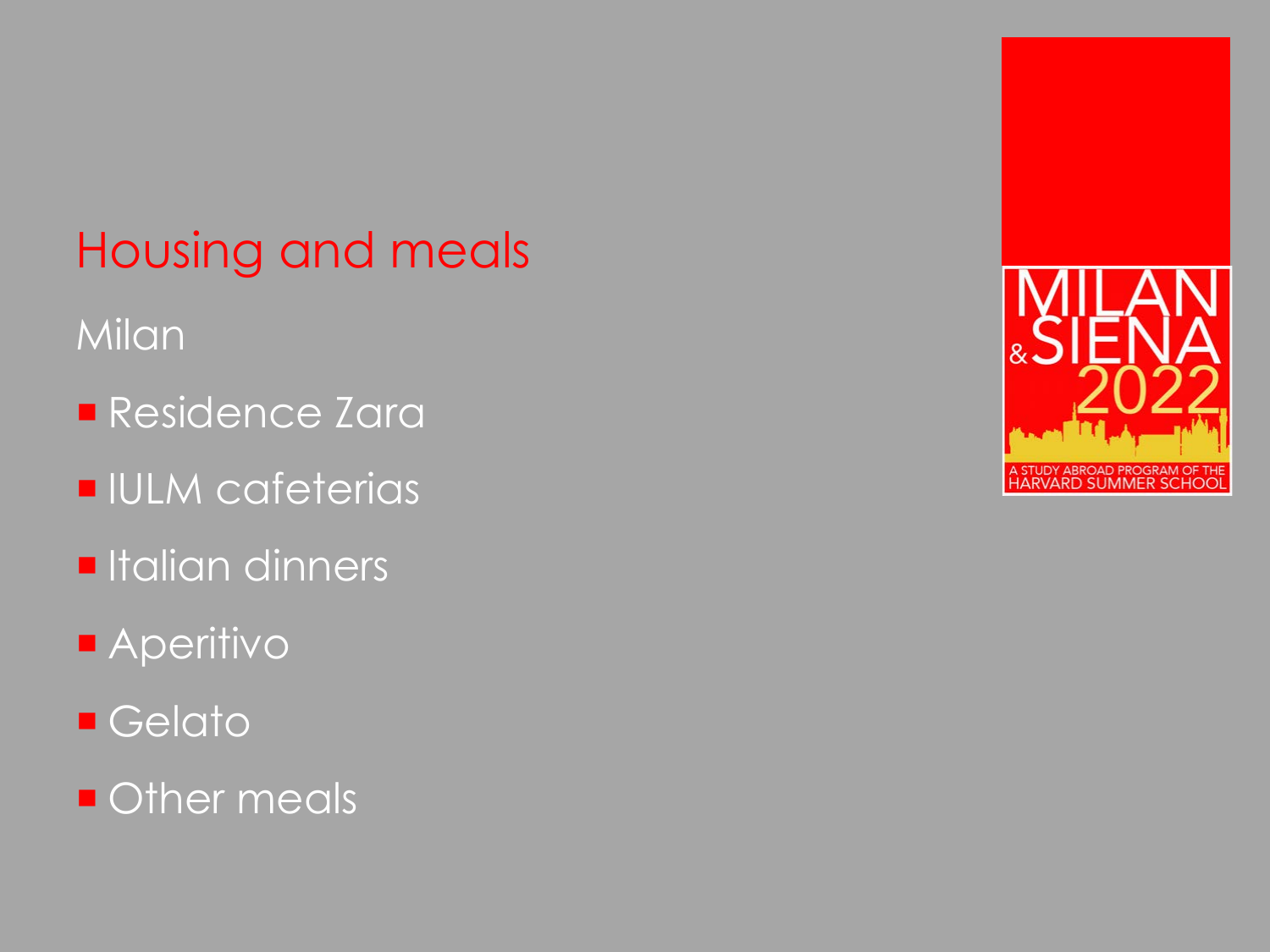#### Housing and meals

**Interfall dinners, gelato** 

#### Siena

**II** Refugio

**E** Breakfast

**U** Vouchers







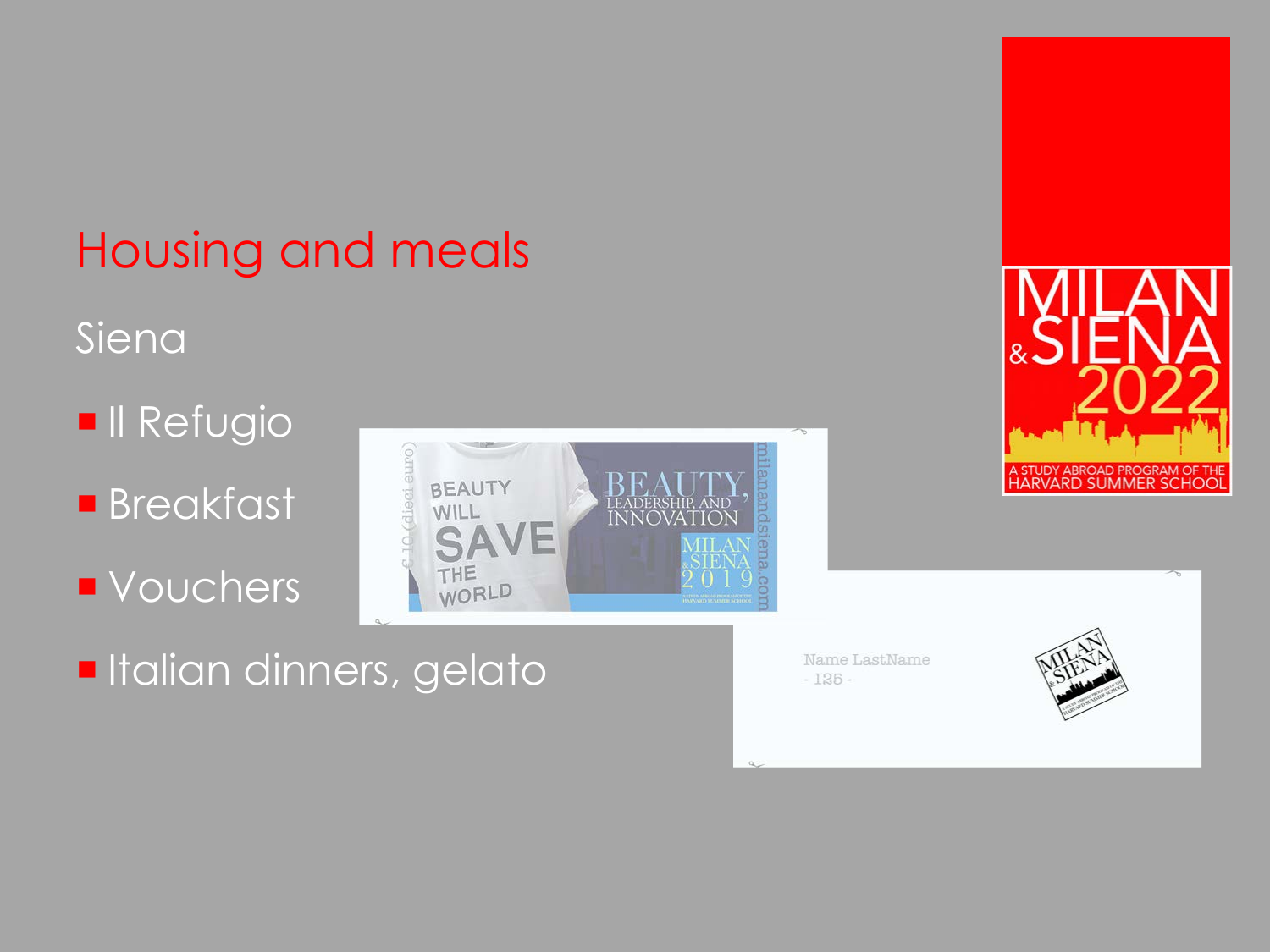# Public transportation in Milan

- **June 17, 18, 19: we'll go together at the** ATM ticket office to get the monthly pass.
	- Please bring with you: passport, passportsize photo, form (if provided in advance, fill it out before going to the ATM office)

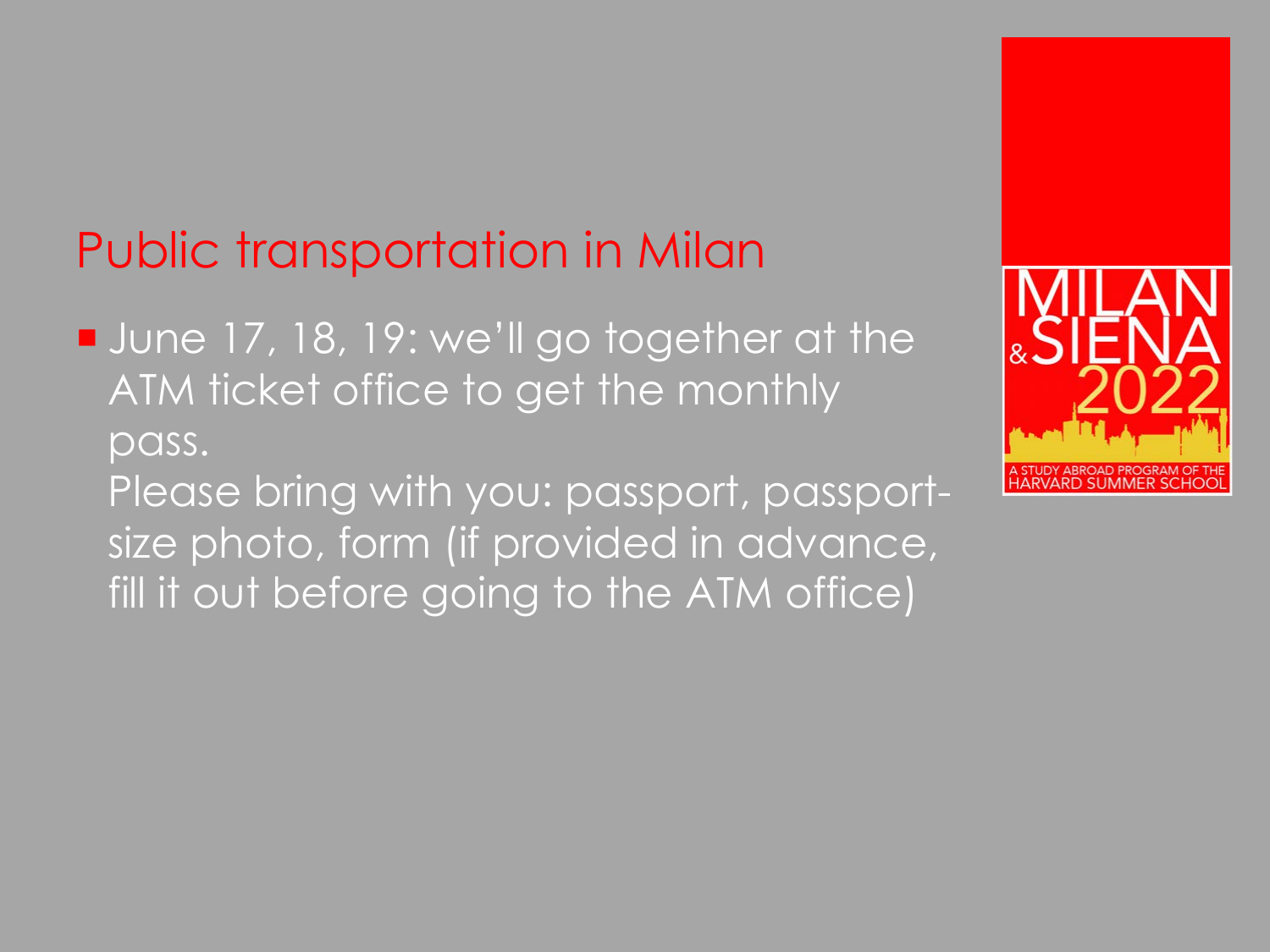# **Requirements**

- **Readings**
- **Participation**
- **Final project**
- ¡ Logo
- **E** Key words

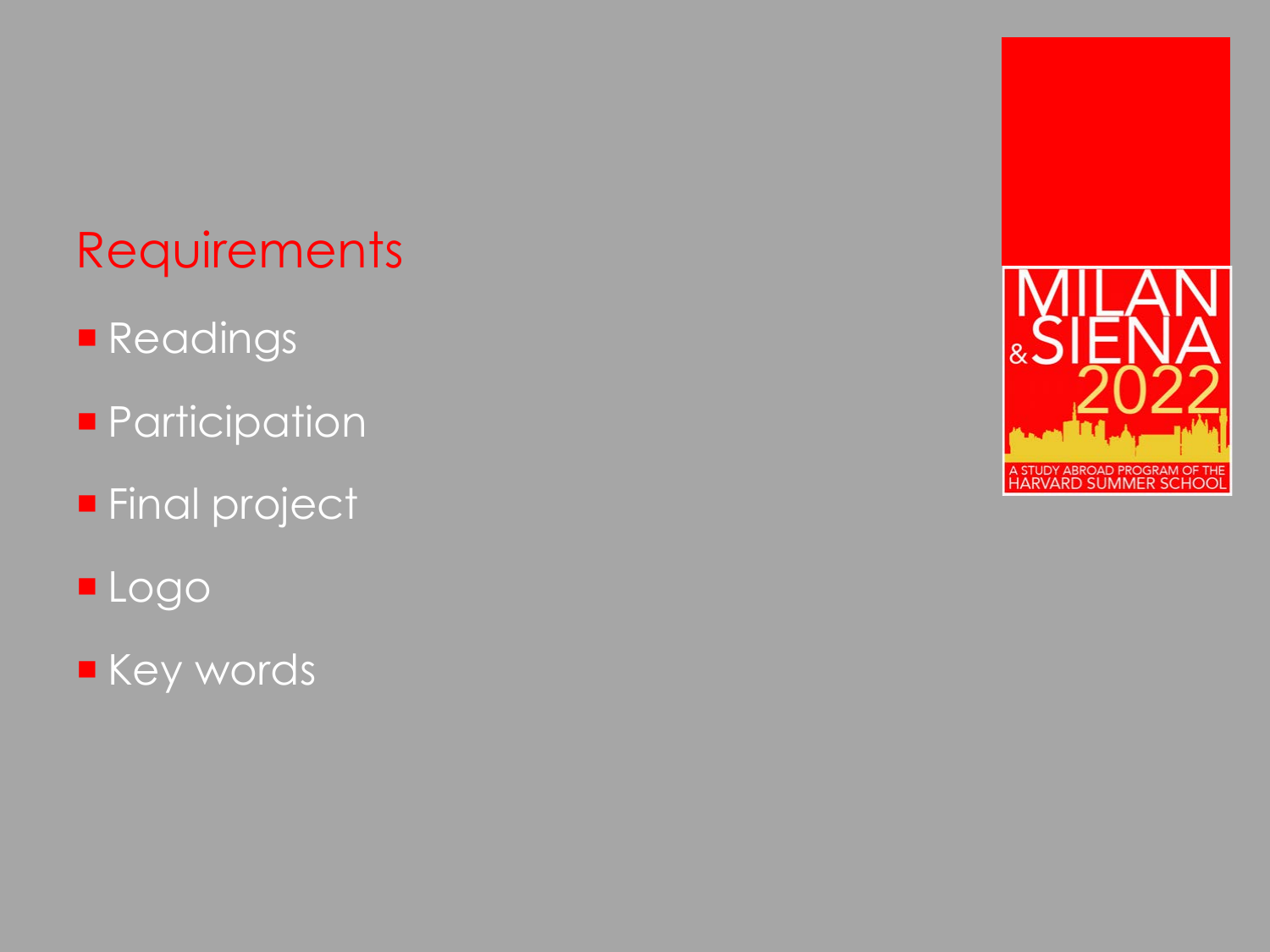# **Requirements**

- **Enthusiasm**
- **Flexibility**
- Curiosity
- **Playfulness**
- **Discipline**
- **Good sense**

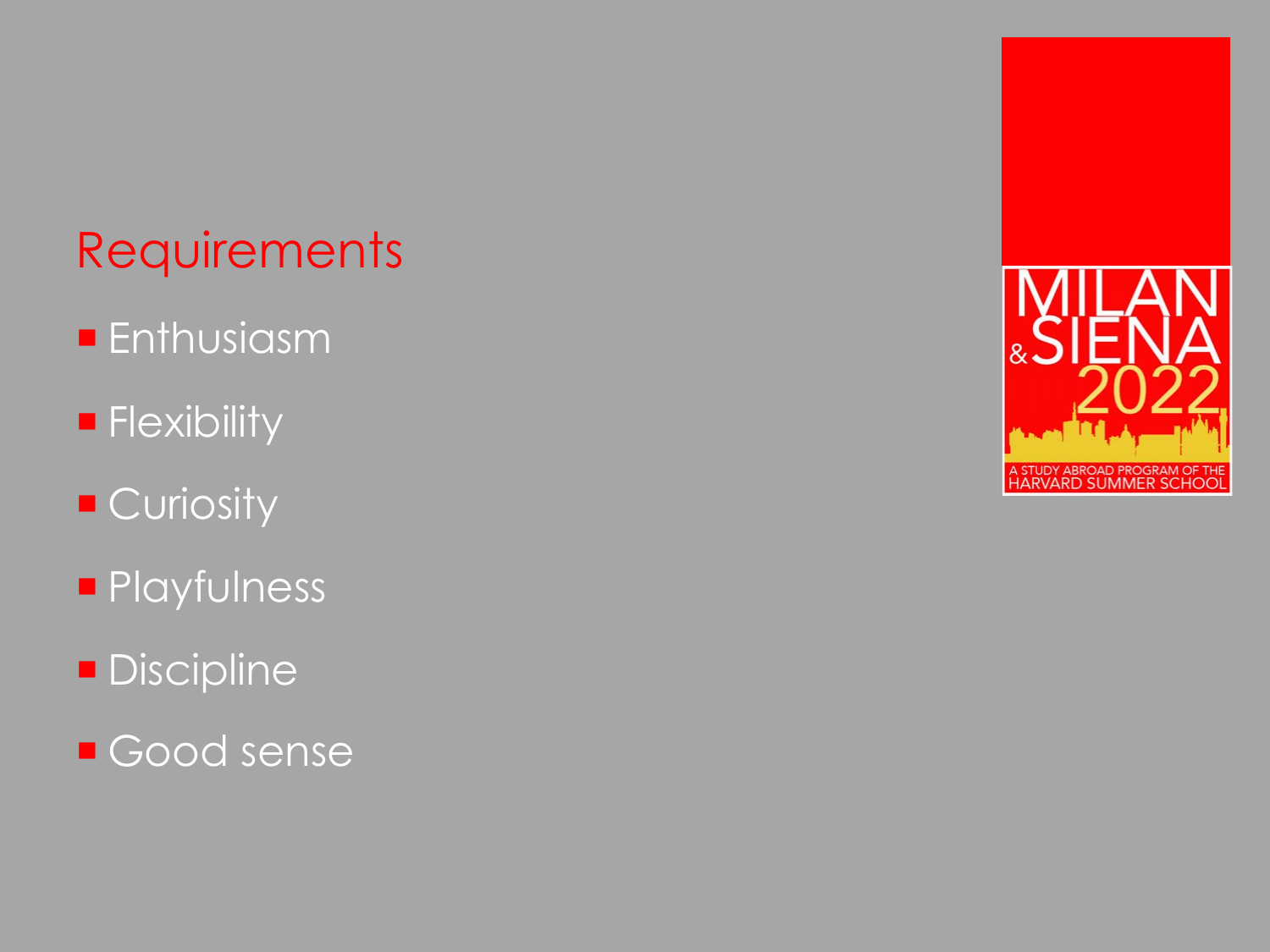#### **Exams**

■ Midterm exam; written. ID questions and two short-answer questions. On material from the first month of the program (including readings, trips, visits, events)



**Final exam; oral. On the entire content of** the program.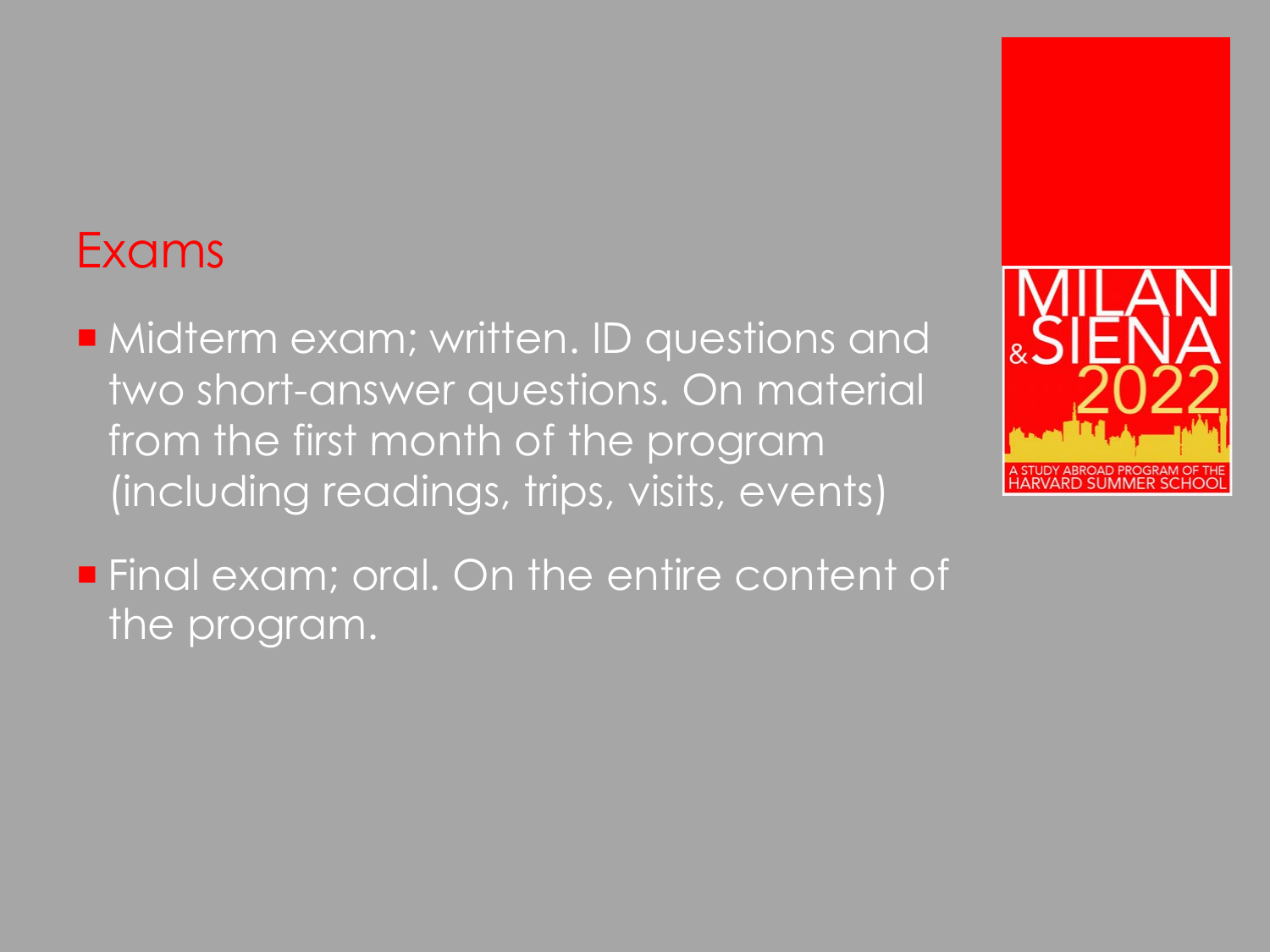# Readings



- **Four books must be** purchased prior to your departure for Italy
- **A** fifth book may be required for the Italian language course



**E** Kant and D'Annunzio





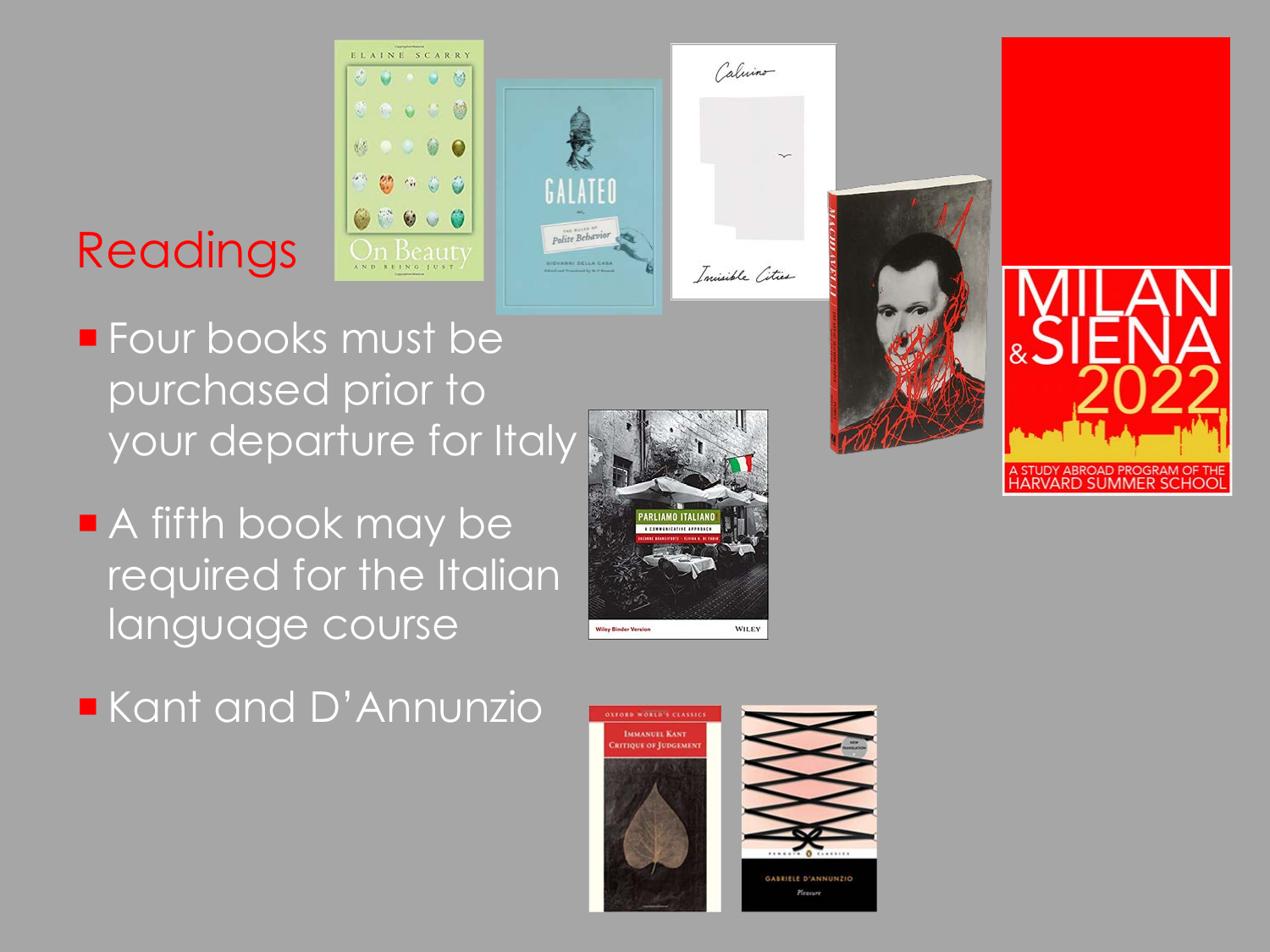#### Readings

- **PDFs (on Canvas)**
- **E** Begin reading before your departure—at least Kant, d'Annunzio, and the first week's PDFs
- **Purchase new or used paper copies of** the recommended editions

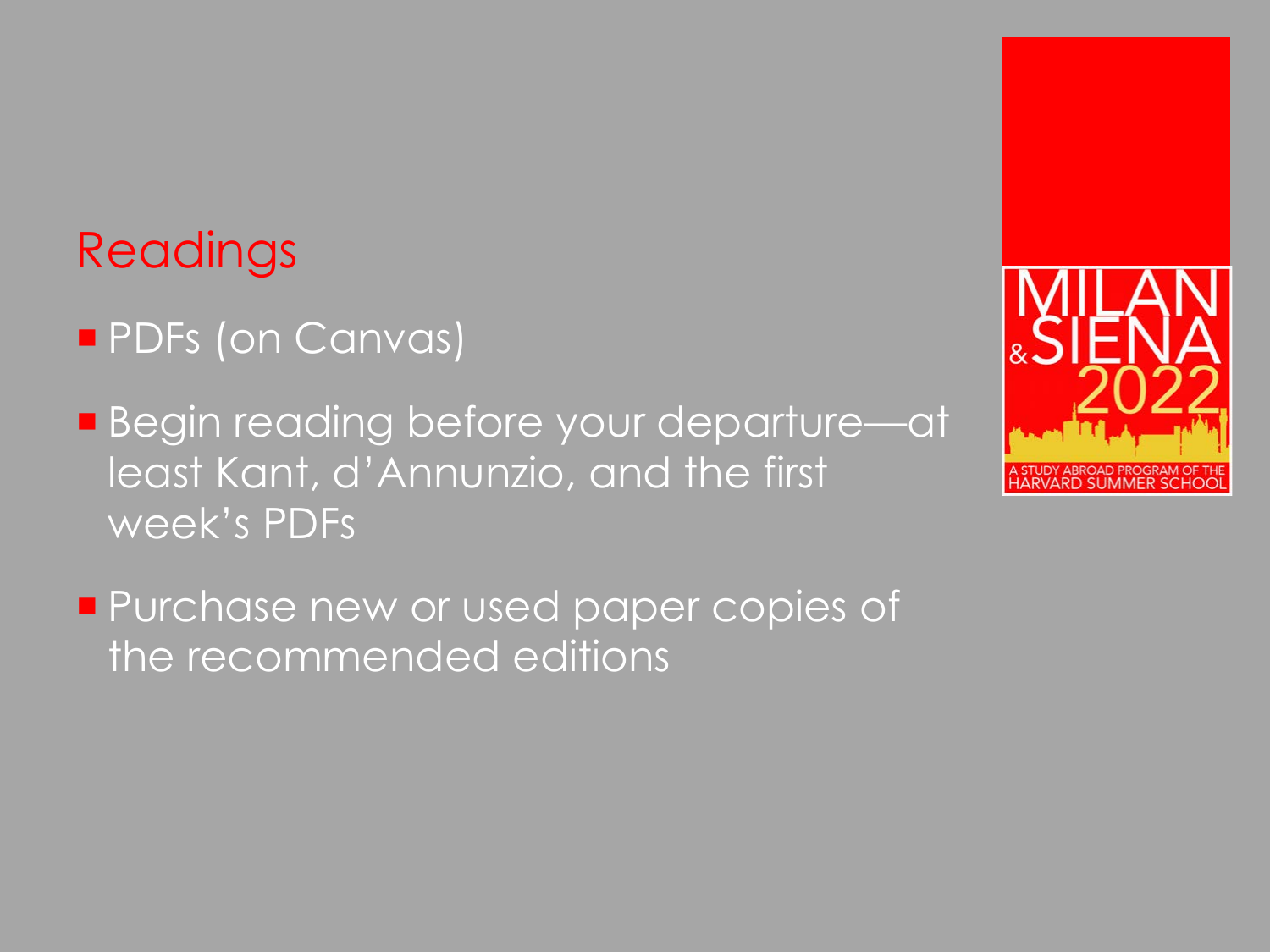#### Problems, concerns

- **Adjusting**
- **Excitement and anxiety**
- Comfort zone

# Ask, tell